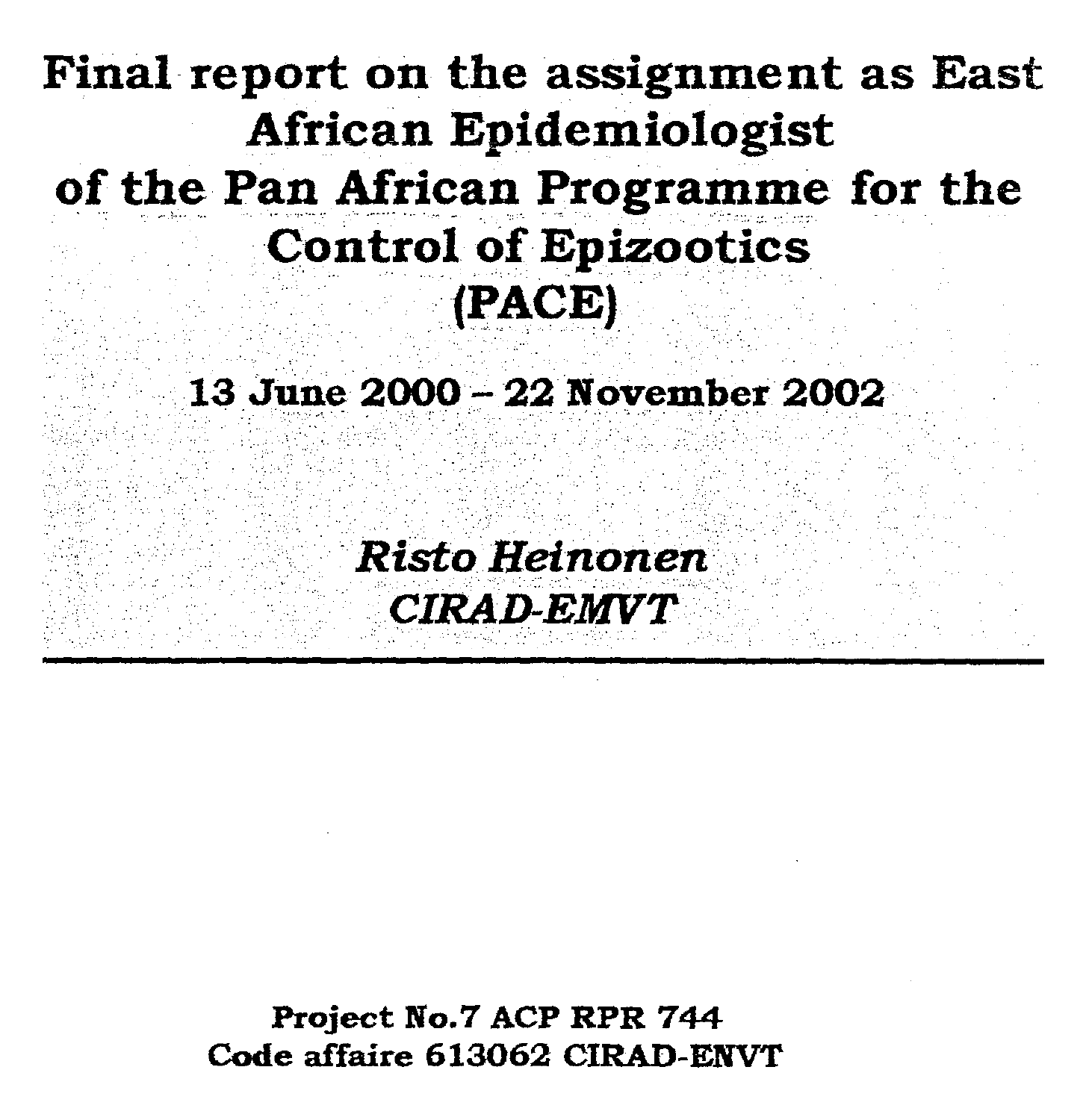# **List of contents**

- 1. Description of the programme:
	- 1.1. Goals and composition of PACE
	- 1.2. PACE Epidemiology Unit
- 2. Description of the assignment
- 3. Tabulation of achievements
- 4. Declaration of provisional of freedom from rinderpest disease
- 5. Current status of PACE epidemiological surveillance system in East African countries
- 6. Progress of rinderpest eradication in East Africa
- 7. Comments and recommendations
	- 7.1. Concentration in rinderpest eradication and eradication verification
	- 7.2. Political will to finance development and animal health
	- 7.3. PACE and public relations
	- 7.4. Wildlife surveillance
	- 7.5. Teamspirit

Appendix 1: Terms of reference for the East African Epidemiologist

Appendix 2: Tabulation of duty missions

Appendix 3: Procurement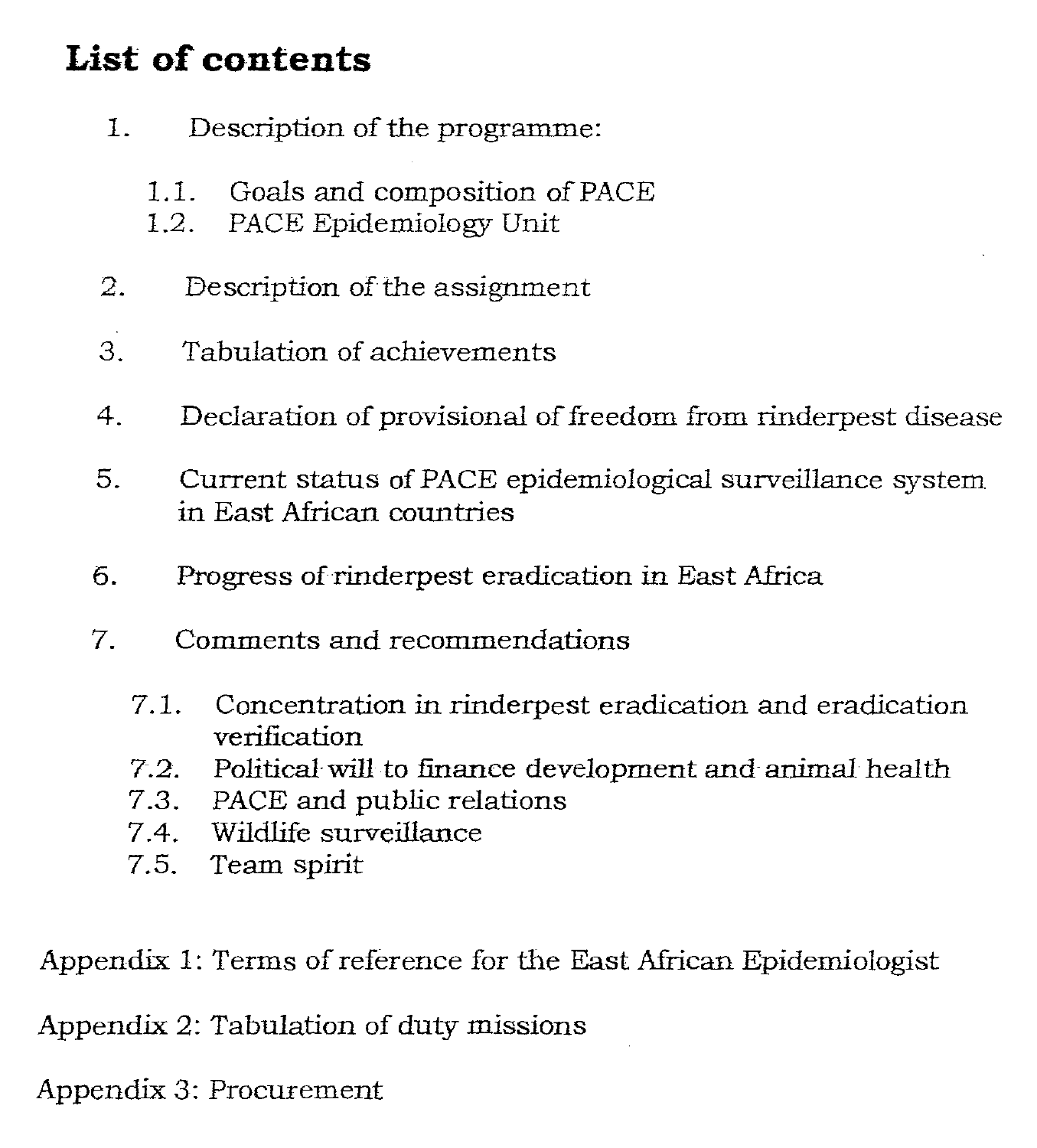# **1 Description of the programme**

### **1.1. Goals and composition of PACE**

The improvement of livelihoods and food security of livestockdependent communities in a number of Sub-Saharan member states of AU is the overriding goal of PACE. The goal will be pursued through improved productivity of livestock resources in PACE Regions, based on safeguarding animal health against major epizootic diseases and on more efficient animal health care delivery. The approach is designed to be sustainable and it has an additional long-term goal for the integration of African livestock producers into international trade.

PACE is operating at national and international levels. The PACE Common Service Units are responsible to the PACE Co-ordination Unit and have the following specification:

- Epidemiology Unit is the core f unit of the programme and has bases in Nairobi, Bamako and N'djamena;
- CAPE Unit works towards institutionalizing of community-based animal health care and participatory epidemiology;
- Data Management Unit for information compilation, analysis and dissemination;
- Veterinary Privatization and Regulation Unit is supporting reforms towards increased private sector participation in disease control;
- Communication Unit promotes PACE image and is facilitating sensitization of beneficiaries at community level from Nairobi and Bamako;
- Economics Unit is assessing the affordability of disease control and socio-economic impact of the programme.

PACE Co-ordination and Common Service Units are co-ordinating, facilitating and assisting PACE programme implementation at national level in line with the 4 main thrusts of the programme, which are:

- 1. Reinforcing national capacities to assess the technical and economic aspects of animal diseases and to generate appropriate programmes for their control.
- 2. Grater privatization of animal health care and public/private sector linkage in the field.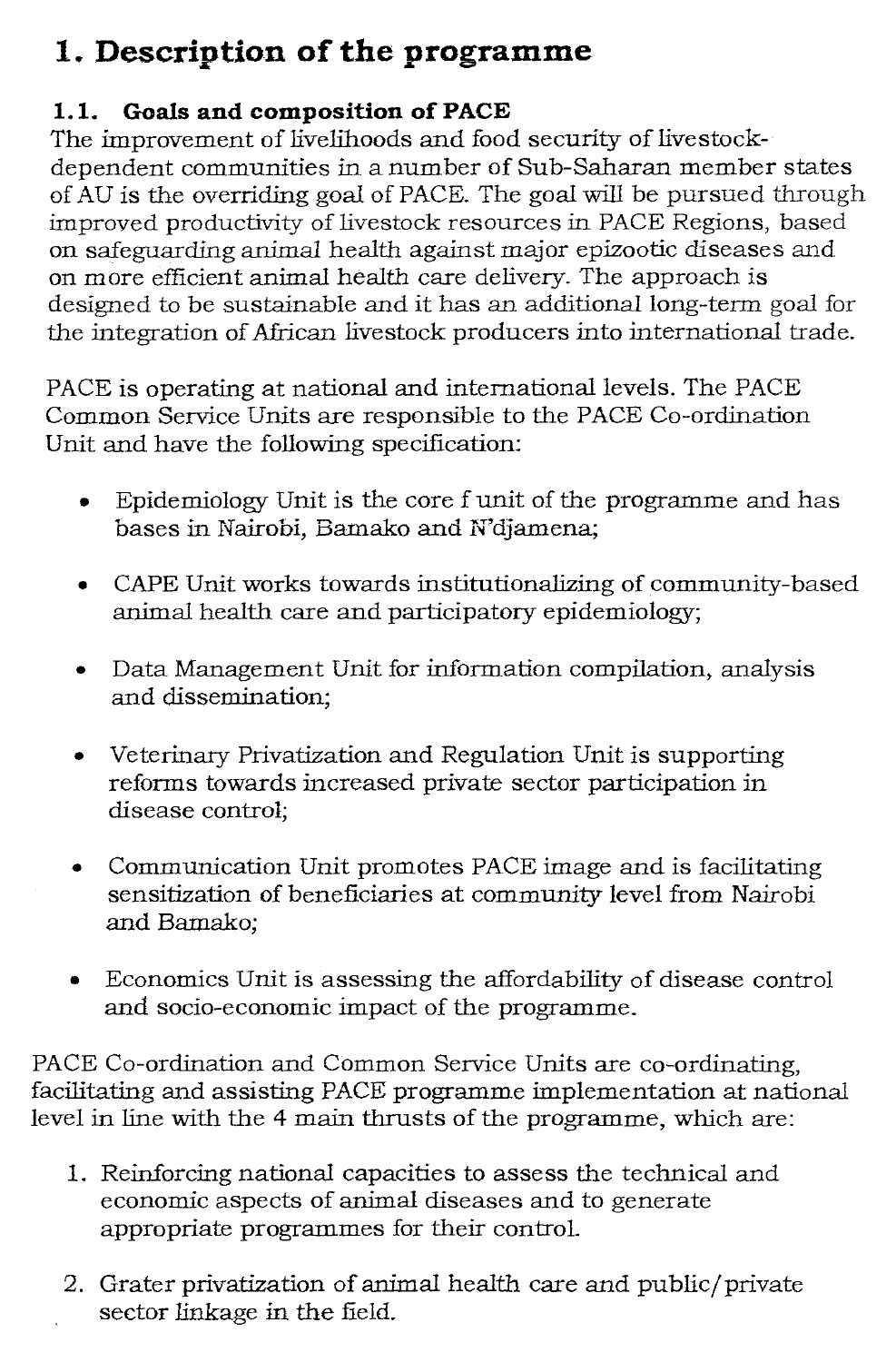- 3. Rinderpest eradication from Africa, including the eradication verification.
- 4. Improved control of other epizootic diseases, particularly CBPP, based on epidemiological and socio-economical data.

### **1.2. PACE Epidemiology Unit**

The eradication of rinderpest from Africa and the verification of the absence of the infection, remains the principal task of PACE. Numerous activities are contributing to this objective, especially those related to the following three PACE Thrusts:

- 1. Epidemiological services and control of major diseases in participating countries reinforced,
- 2. Grater privatization of veterinary services supported and functional public/private linkages in the field achieved,
- 3. Eradication of rinderpest from Africa accomplished.

The implementation of PACE is well in progress and the programme includes today actively 30 African countries. In West Africa, the work centres at the verification of RP eradication. Countries are assisted to fulfil conditions required in the progress along the OIE pathway. This also applies to countries in Central Africa, although on zonal basis\_

The situation of rinderpest eradication is more complex in Eastern Africa. Good progress has been achieved in the last lineage I rinderpest virus reservoir in southern Sudan and allvaccinations were terminated in the middle of the current year. A strategy has been developed for the so-called Somali Ecosystem but unstable political climate has restricted access to regions suspected to be lineage II rinderpest virus endemic inside Somalia. Kenya had an episode of RP in wildlife last year and outbreaks of rinderpest-like syndromes have been investigated inside Kenyan provisionally RP free zone, demanding for high vigilance.

# **2. Description of the assignment**

The reporting officer took up his assignment on 20th June 2000 under the Service Contract number 613062 with CIRAD-EMVT. The contractual period lasted two years and five months and came to a voluntary end on the 30<sup>th</sup> November 2002.

The scope of work and responsibilities are stipulated in the TOR for the assignment as epidemiologist for East African countries with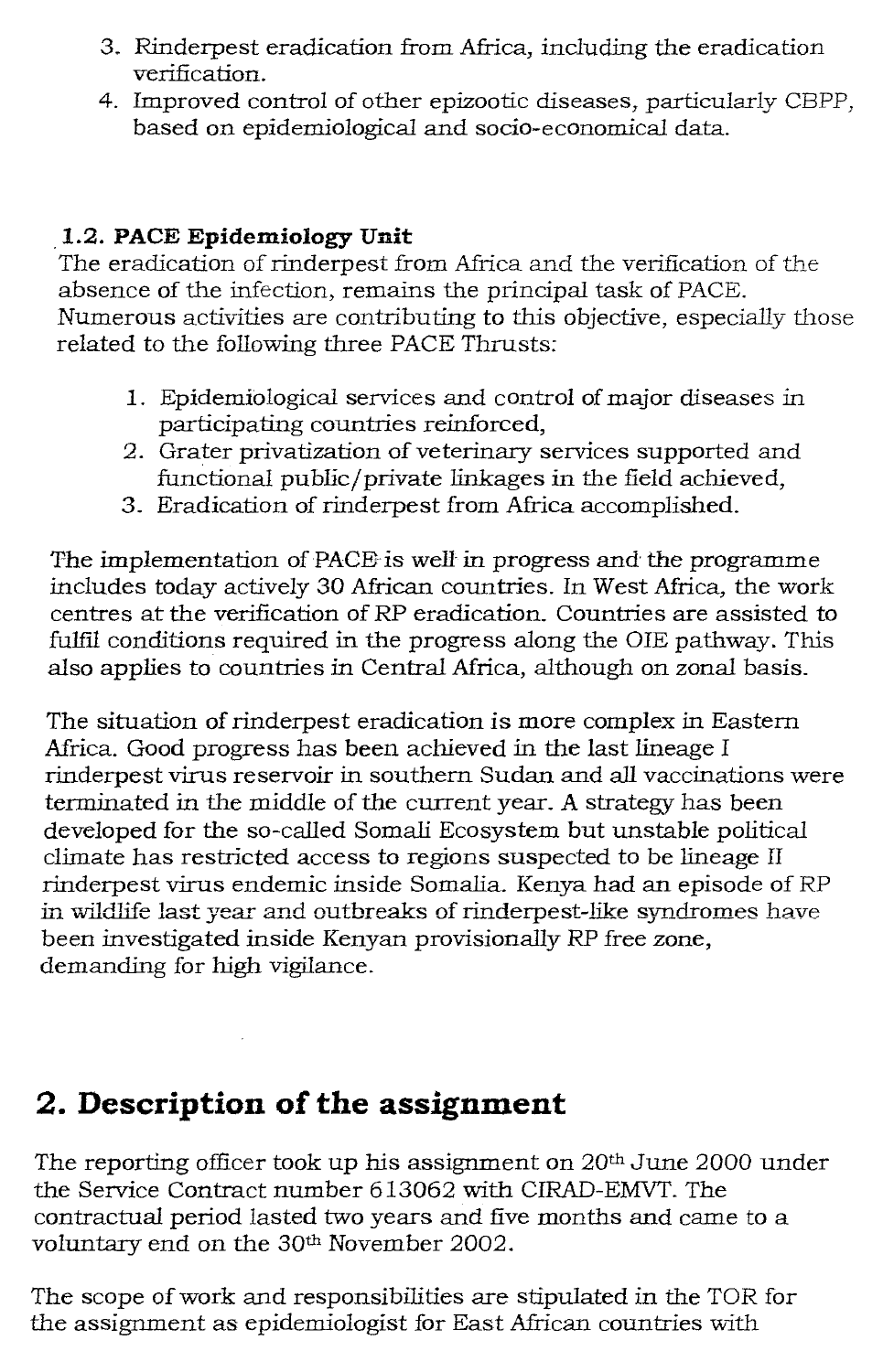PACE national programmes. They stress the establishment of epidemiological surveillance systems in connection with rinderpest eradication as primary duty, although other epizootic diseases are mentioned as well.

The operational base of the assignment was in the premise of AU-IBAR in Maendeleo House in Nairobi, where PACE Co-ordination and Common Services Units are situated.

The role of the assignment at the central level was to work closely with Epidemiology Unit and Co-ordination Unit personnel, as well as with allother experts associated with Common Services. In the periphery, contact was kept with national components using electronic mailand telecommunication facilities. Frequent visits to important PACE member countries in connection with rinderpest eradication were keeping up personal contact with responsible veterinary personnel.

The implementation of PACE national components in East Africa started with considerable delay, which was partly due to y submission of not appropriate global plans by countries, causing delays in the preparation of consolidated workplans and cost estimates at the PACE Co-ordination Unit. The long administrative procedures on the side of the European Commission contributed to the delays.

Eritrea, Ethiopia and Rwanda were the first starters, others followed long time later. Although workplans were officially signed in the middle of 2001, most national components did not receive funds before October 2001.

The reporting officer was assisting countries in the preparation of PACE workplans and supporting the Co-ordination Unit in the compilation of them for funding.

After the launch of national components the work has followed more closely TOR for the assignment.

# **3. Tabulated summary of the achievement during the contractual period**

The logical framework and indicators below are based on Machakos planning workshop, which was held in October 2000. They were refreshed in PACE internal meetings and the version used is of 17th May 2001. Some activities and indicators are no more accurate and not well applicable. They are, however, followed because no more recent alternative is available.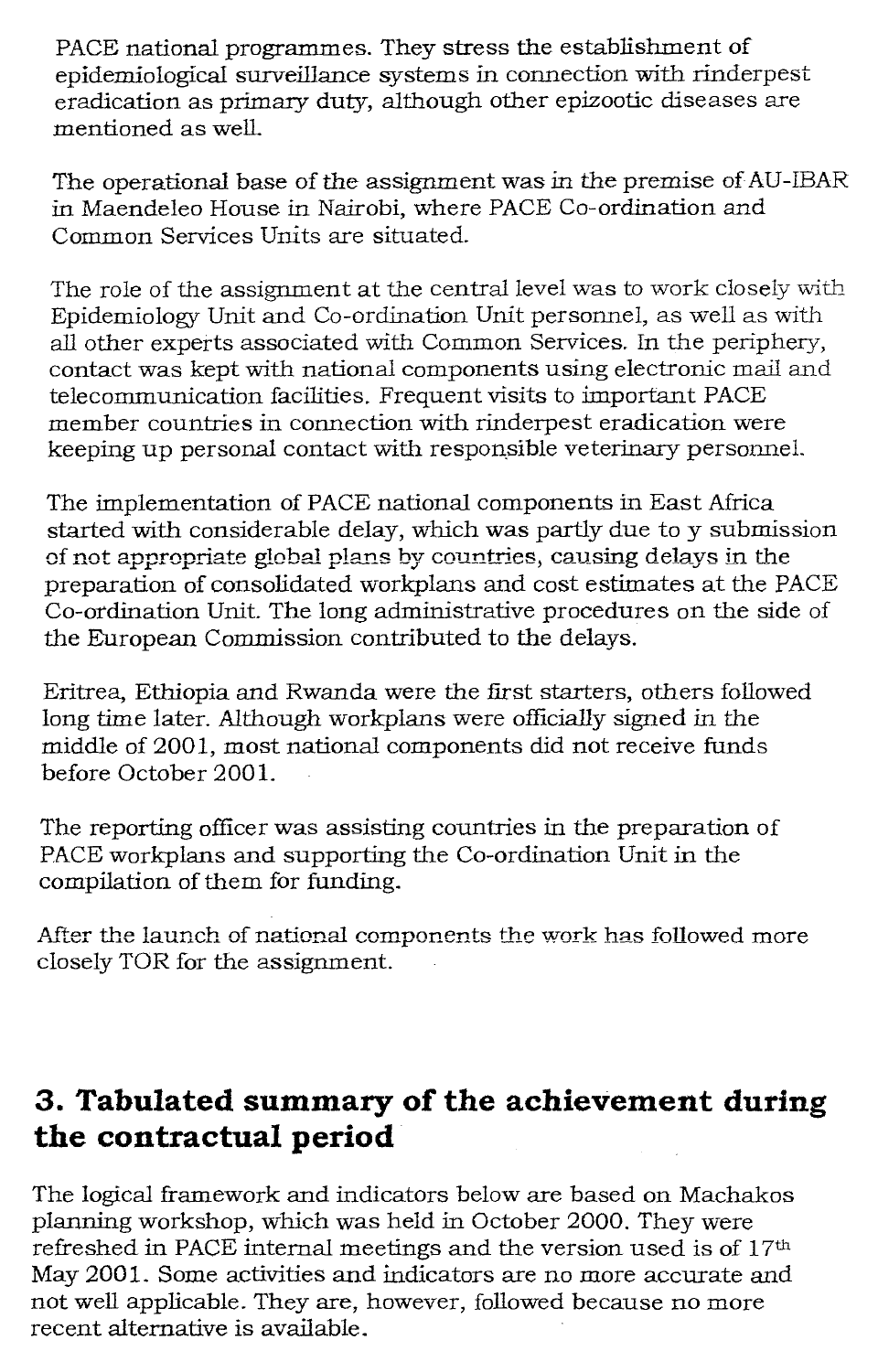This report describes only the progress up the end of the assignment of the reporting officer, while the programme continues. The tabulation begins on the next page.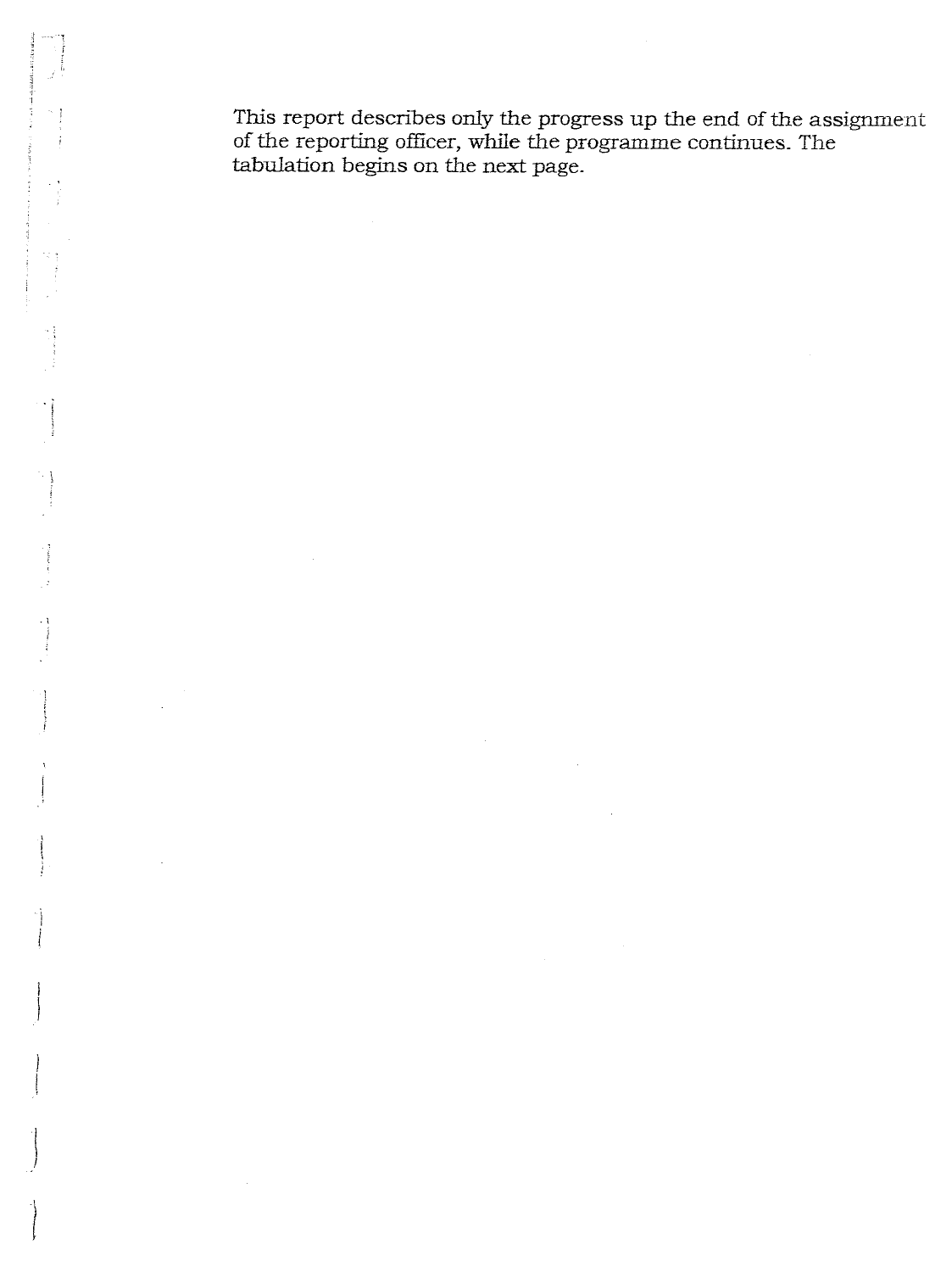# **RESULT No 1: Pan-African network for epidemio-surveillance is effectively promoted**



# Main activity 1.1. Support inventorization of capacities in PACE countries (including for wildlife),

| <b>ACTIVITY</b>       | <b>ACIEVEMENTS</b>                           | PROBLEMS/CONSTR.               | RECOMMEND.              |
|-----------------------|----------------------------------------------|--------------------------------|-------------------------|
| . Assess existing     | The functionality of Epidemiology Units in   | PACE Ethiopia has its own      | Assist countries to     |
| emiological           | PACE countries was analyzed and presented in | EpiUnit with externally        | reach the set target of |
| cities                | Cotonou Co-ordination meeting (June/02)      | employed personnel. ADB        | 80% for passive         |
|                       | Tabulation of the assessment in Chapter 5.   | livestock project supports the | reporting               |
|                       |                                              | establishment of Epi Units in  |                         |
|                       |                                              | all Ethiopian Regions.         |                         |
|                       |                                              | Epi Unit in Khartoum           |                         |
|                       |                                              | continues to run without EDF   |                         |
|                       |                                              | support.                       |                         |
|                       |                                              | South Sudan has a functional   |                         |
|                       |                                              | data system with FAO-OLS,      |                         |
|                       |                                              | supported by VSF-B.            |                         |
|                       |                                              | Passive reporting in most      |                         |
|                       |                                              | countries remains below 50%    |                         |
|                       |                                              | per administrative             |                         |
|                       |                                              | Unit/month.                    |                         |
| .2. Develop plans for | Future oriented data management system, the  | All countries have hardware    | Training to be          |
| ional epidemiological | PACE Integrated Database (PID), has been     | and compatible software but    | organized as soon as    |
| works                 | developed by Data Management Unit.           | data management skills         | possible on data        |
|                       |                                              | require improvement.           | management, analysis,   |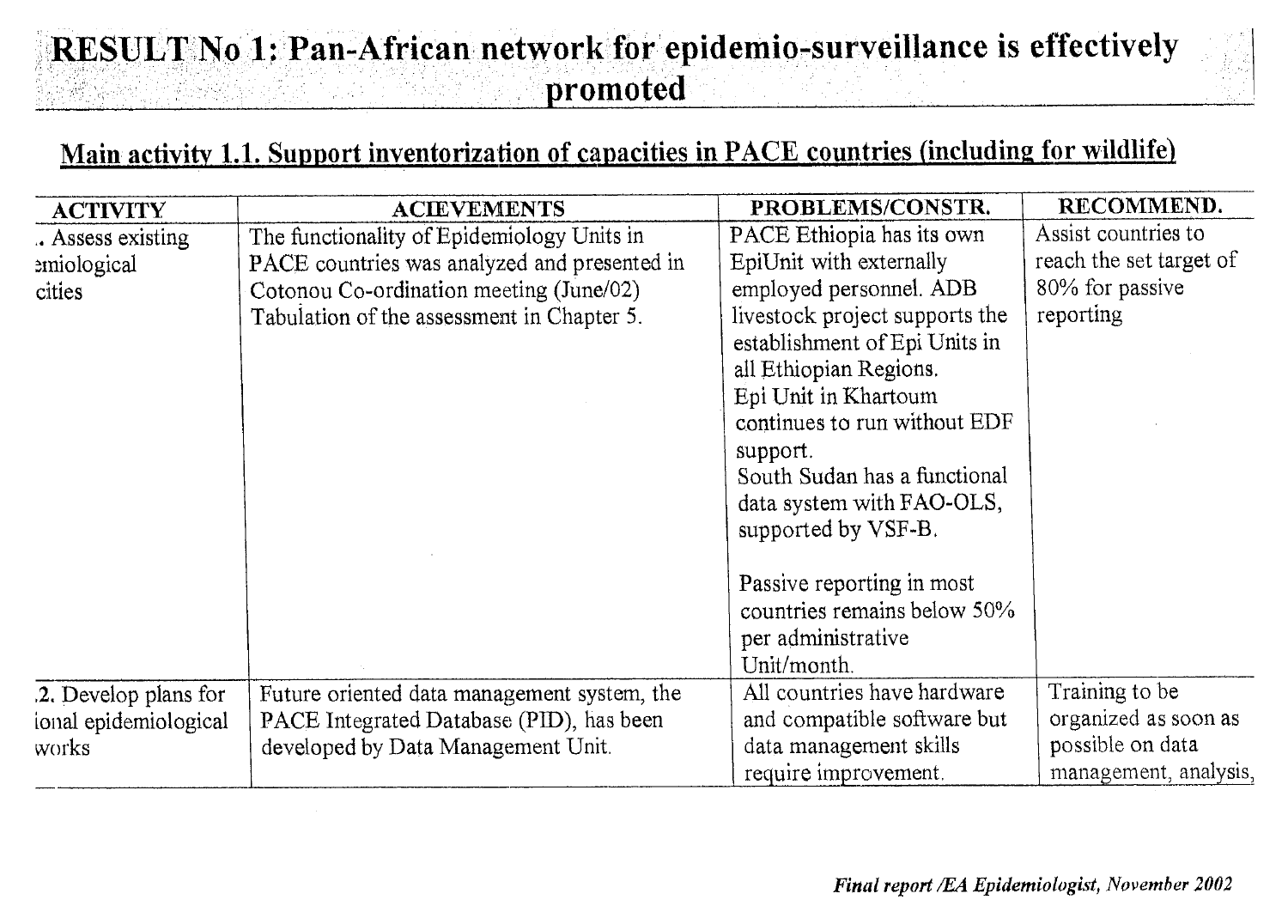|                                                                 | Countries are increasingly reporting to PACE<br>DMU and are sending a copy of their OIE report<br>to IBAR. |                                                                    | GIS presentation and<br>on handling of the<br>IBAR data                                                                                                                                                         |
|-----------------------------------------------------------------|------------------------------------------------------------------------------------------------------------|--------------------------------------------------------------------|-----------------------------------------------------------------------------------------------------------------------------------------------------------------------------------------------------------------|
|                                                                 |                                                                                                            |                                                                    | management system.<br>The already existing<br>basic network<br>structure in countries<br>requires activation,<br>modification and<br>streamlining to<br>become a functional<br>part of the regional<br>network. |
| . Conduct training<br>assessment for<br>miology in PACE<br>ries | Not carried out                                                                                            | Planned consultancy was not<br>supported by the Lead<br>Delegation |                                                                                                                                                                                                                 |

#### ators:

end May 2002, the PEU will have assessed the epidemiological capacities of all active PACE countries and the .igs will be available on a database at AU-IBAR.

end March 2002, the PEU will have produced a discussion document outlining alternative approaches to )miological network-building for the PCU.

end October 2001, the PEU/DMU database will record the epidemiological training needs of all active PACE tries.

#### ant situation:

asented at the Cotonou Co-ordination Meeting in June 2002.

CE Integrated Database available since October 2002 and is being connected to national levels.

4 reached, Most East African PACE countries started their implementation upon receipt of funds, which was beyond iven date. There is urgent need for training in data management.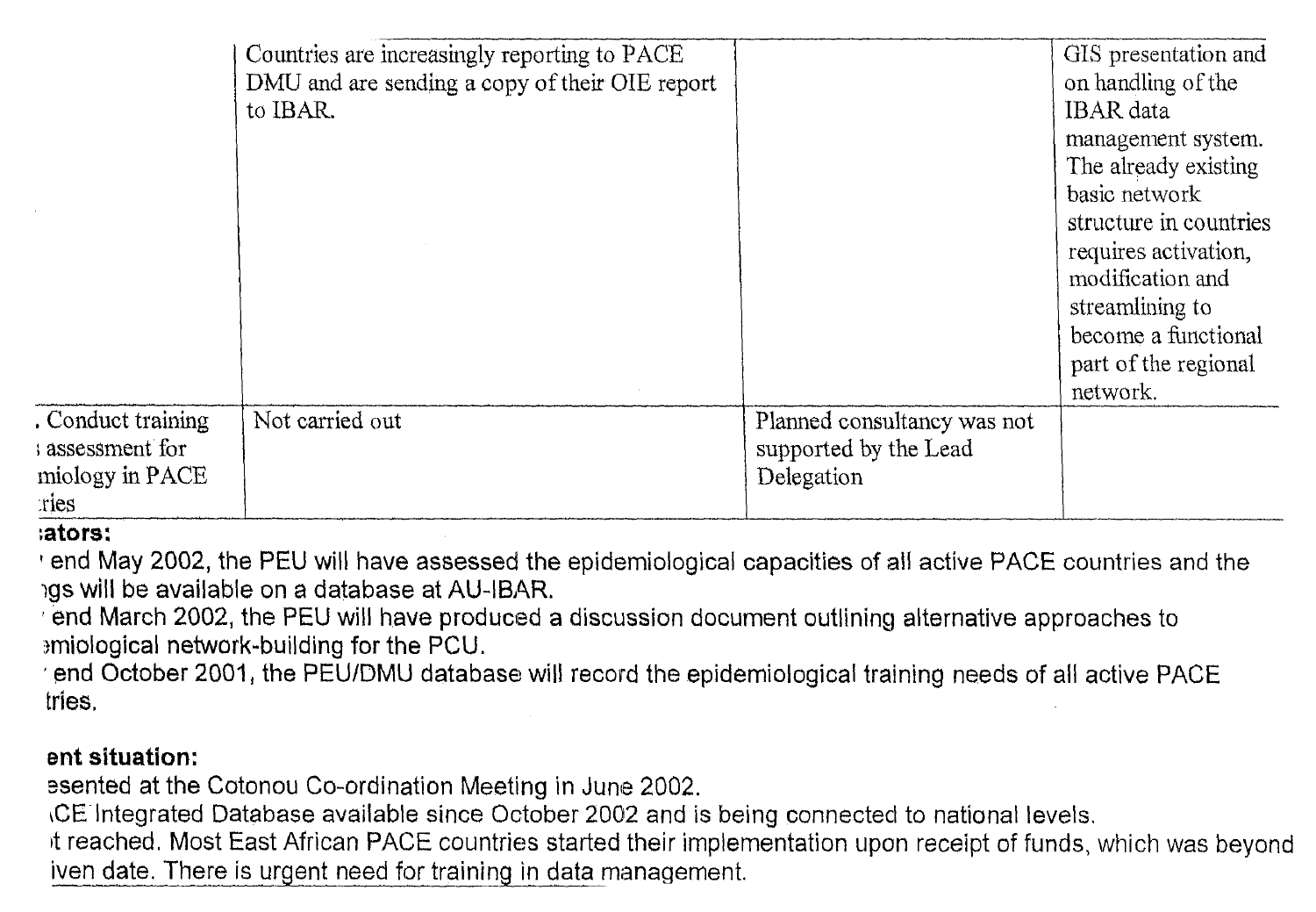# m activity 1.2. Facilitate inventorization of national laboratory networks with respect to sustainable nostic services

| <b>ACTIVITY</b>                                             | <b>ACIEVEMENTS</b>                                                                                                                                            | PROBLEMS/CONSTR.                                                                                             | RECOMMEND.                                                                             |
|-------------------------------------------------------------|---------------------------------------------------------------------------------------------------------------------------------------------------------------|--------------------------------------------------------------------------------------------------------------|----------------------------------------------------------------------------------------|
| . Assess existing<br>nal capacities and<br>lish a data-base | Assessment report of the Laboratory Specialist<br>available.<br>National laboratories in EA and the regional<br>laboratory (NVRC Muguga) capable to carry out | Laboratories have still<br>difficulties to keep time<br>limits and to have all<br>materials available as per | This work is being<br>carried out by the<br>Laboratory Expert,<br>who is in continuous |
|                                                             | rinderpest tests according to laboratory network<br>protocol.<br>The network provides labs with basic kits for<br>antigen tests and for serology.             | performance indicators.<br>Laboratory Expert has to deal<br>with all PACE member                             | dialogue to<br>ascertain/improve<br>laboratory service.                                |
|                                                             |                                                                                                                                                               | countries and regions, which<br>limits his capacity to take<br>care of individual<br>laboratories.           | At times short-term<br>help may be required.                                           |

#### cators:

and May 2002, a database for laboratories reflecting the capacities of at least the central veterinary laboratory of at least 10 countries within E will be available at AU-IBAR.

/ end May 2002 the training programme has been launched benefiting at least 10 member countries.

nd December 2001, the laboratory specialist will have compiled lists of equipment and reagents within the budgetary allocations of at least 10 countries and have made substantive progress in assisting with the procurement of those items:

#### sent situation:

, 3. National laboratories in EA (and the Regional Ref. Lab.) have been assessed.Database is available since December 2001 and is 2updated.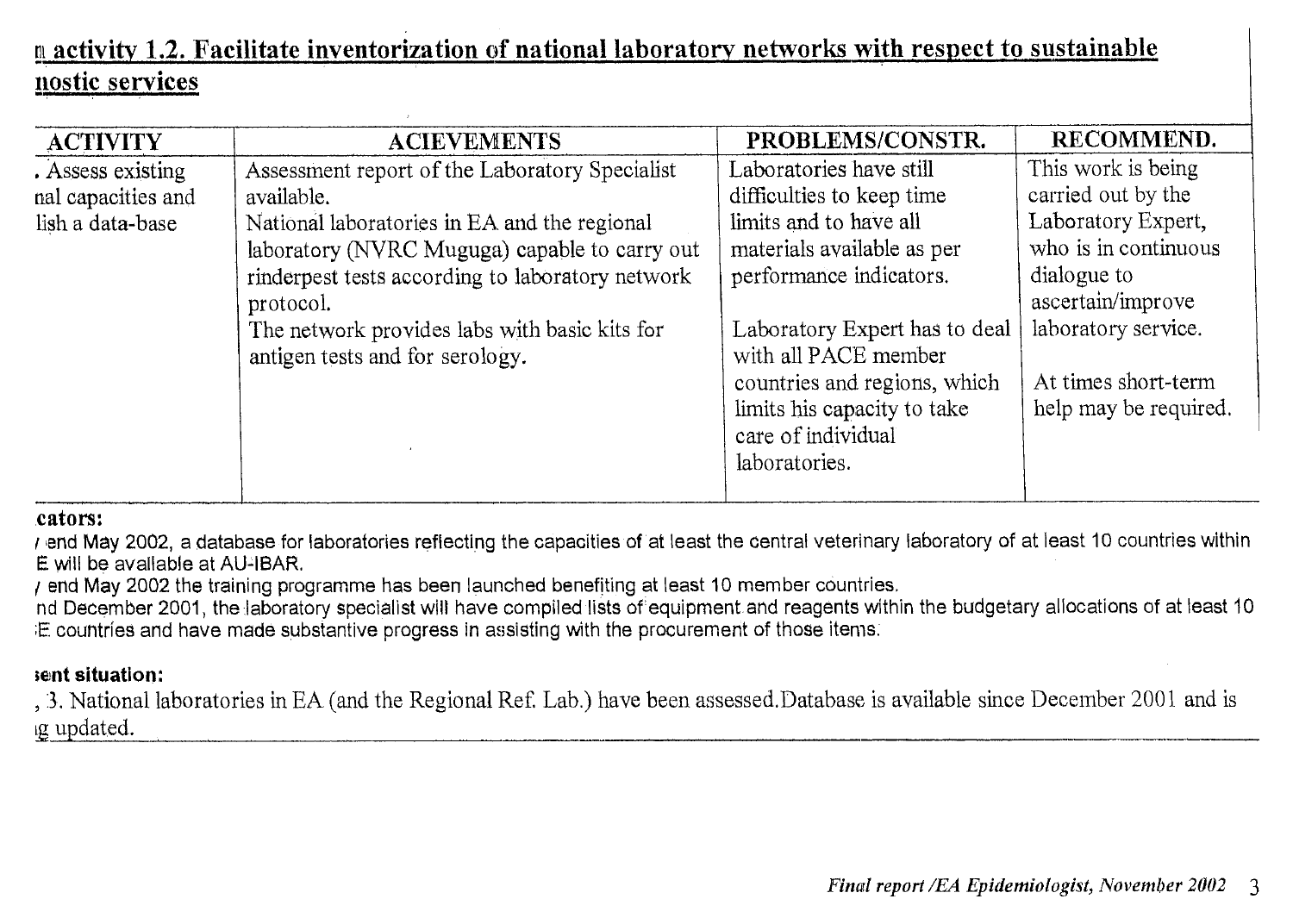# Main activity 1.3. Assist countries to institute appropriate epidemiological practices

| <b>ACTIVITY</b>        | <b>ACHIEVEMENT</b>                              | PROBLEMS/COCSTR.              | RECOMMEND.          |
|------------------------|-------------------------------------------------|-------------------------------|---------------------|
| 1. Conduct an          | Prototype information management system is      | The skills of general data    | Training should be  |
| ssment (with the       | available.                                      | handling in East African      | facilitated soonest |
| stance of an           | The system has been developed by the Head of    | countries is low.             | possible.           |
| mational consultant    | DMU assisted by a consultancy company. It is    |                               |                     |
| the DMU) into an       | future oriented based on Oracel and compatible  |                               |                     |
| opriate information    | with all commonly used GIS programmes,          |                               |                     |
| agement system for     | including TAD-info of the FAO.                  |                               |                     |
| E and ultimately       |                                                 |                               |                     |
| <b>IBAR</b>            |                                                 |                               |                     |
| 2. Assist countries to | Countries have common understanding about       | Progress has been affected by |                     |
| <i>st</i> appropriate  | OIE recommended standards regarding the         | delays of PACE launch in a    |                     |
| emiological norms      | required efficacy of veterinary services and RP | number of countries.          |                     |
|                        | surveillance.                                   |                               |                     |
|                        | The following EA countries have provisional     |                               |                     |
|                        | declaration of freedom from RP on zonal basis:  |                               |                     |
|                        | Ethiopia<br>1999                                |                               |                     |
|                        | 1999<br>Kenya                                   |                               |                     |
|                        | Sudan<br>1996                                   | The understanding of the      |                     |
|                        | Tanzania<br>1997                                | epidemiology of CBPP and      |                     |
|                        | 1999<br>Uganda                                  | ASF is not fully sufficient   |                     |
|                        | Eritrea has the same declaration country-wide   | and requires more             |                     |
|                        | since 1999.                                     | interaction.                  |                     |
|                        | Workplans include RP surveillance in required   |                               |                     |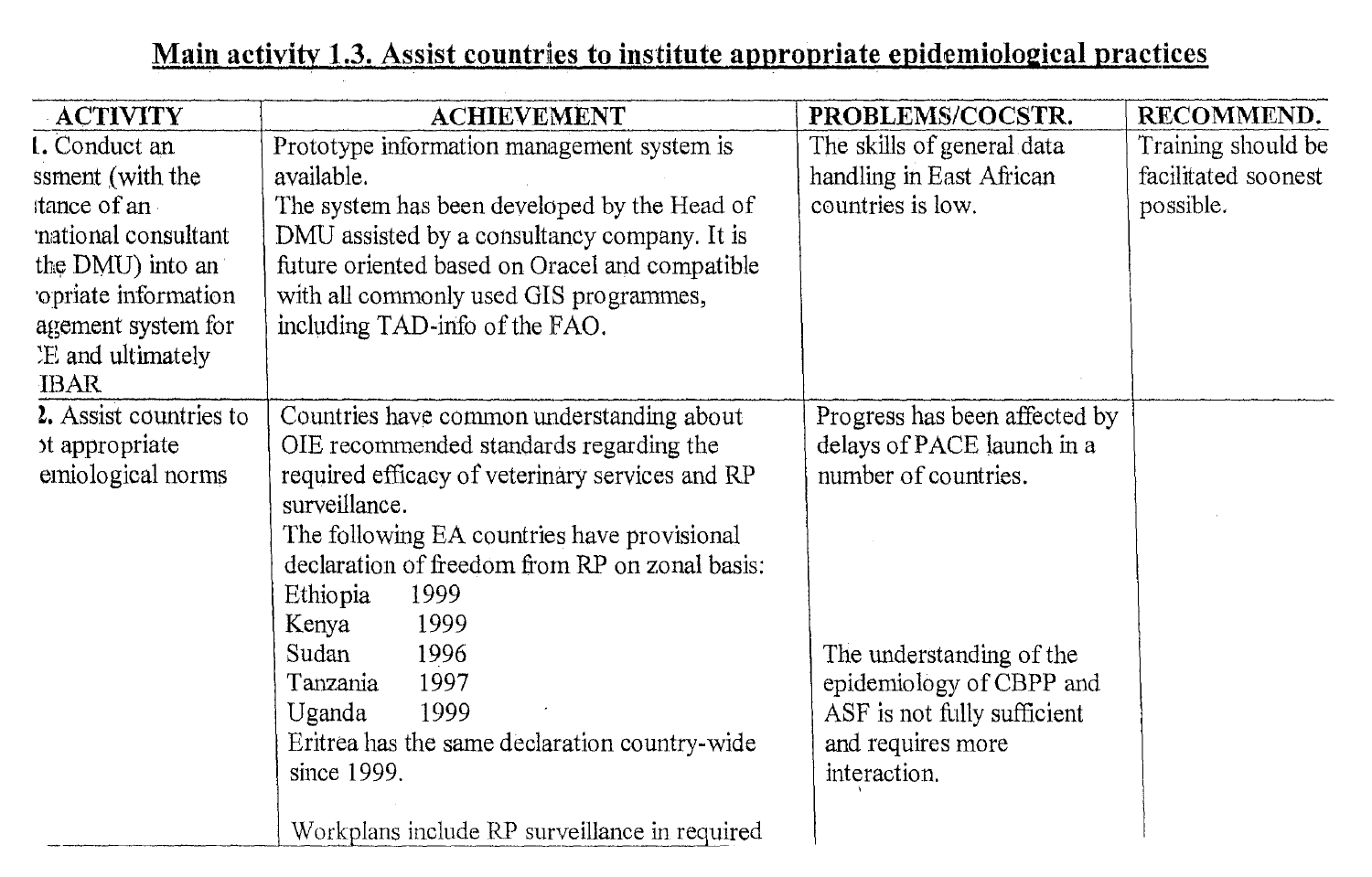|                                                                                                | forms according to the progress along the OIE<br>pathway in the country.<br>WSs on CBPP and ASF have assisted in the<br>understanding of the epidemiology of both<br>diseases and feasibility of their control.                                                                                                                                                                                                                                                                                                                                                                  |                                                                                                                                                                                                                                                                       |                                                                                                                                                                                                               |
|------------------------------------------------------------------------------------------------|----------------------------------------------------------------------------------------------------------------------------------------------------------------------------------------------------------------------------------------------------------------------------------------------------------------------------------------------------------------------------------------------------------------------------------------------------------------------------------------------------------------------------------------------------------------------------------|-----------------------------------------------------------------------------------------------------------------------------------------------------------------------------------------------------------------------------------------------------------------------|---------------------------------------------------------------------------------------------------------------------------------------------------------------------------------------------------------------|
| . Provide training<br>e the need<br>sment (see above)<br>vs this to be<br>ssary                | Assessment not carried out                                                                                                                                                                                                                                                                                                                                                                                                                                                                                                                                                       | Training needs assessment<br>pending                                                                                                                                                                                                                                  | Training should be<br>targeted to specific<br>areas where it really is<br>necessary, like data<br>management, analysis<br>$&$ reporting and<br>participatory disease<br>(rinderpest) search in<br>risk areas. |
| 4. Provide<br>inuous technical<br>ort to strengthen<br>emiological services<br>inded countries | This is provided on a continuous bases. Countries<br>are, however, not at the same level and some<br>require more attention, especially those with RP<br>high-risk. Therefore efforts in EA were targeted<br>at Sudan in 2000-2001. Progress has been good<br>and Sudan terminated RP vaccinations 30 <sup>th</sup> June<br>2002. Support is now focused at Kenya, where<br>RP virus has been circulating inside the<br>provisionally RP free zone (Meru). PACE<br>Somalia has been assisted in the drafting of their<br>RP eradication strategy, which is being<br>implemented. | The absence of national TAs<br>is a deficiency, which has<br>negatively affected the<br>implementation process.<br>No EDF funding for Sudan<br>Government up to this date<br>Access to southern and<br>middle Somalia is only via<br>"the windows of<br>opportunity". |                                                                                                                                                                                                               |

 $\sim 10^{11}$  km  $^{-1}$ 

 $\sim 100$  km s  $^{-1}$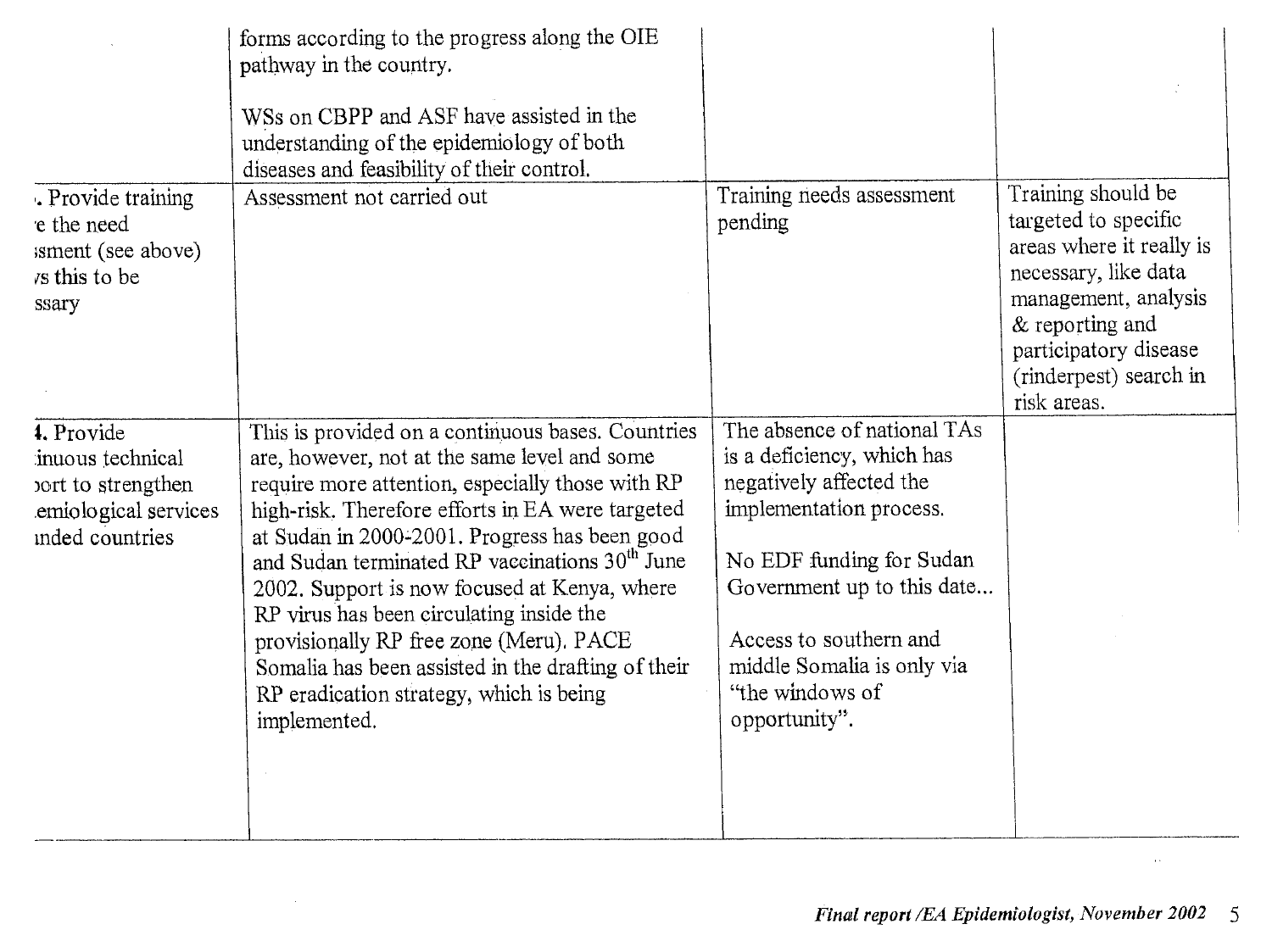| i. Engage<br>ultants for<br>lalized inputs as<br>íred                         | A consultant from CIRAD-EMVT was engaged<br>in the development of a general concept and<br>common understanding for epidemiological<br>surveillance within PACE (in 2001).<br>Laboratory specialist From CIRAD-EMVT<br>participated in the WS on mild rinderpest (in<br>$2002$ ).<br>CAPE carried out training with practicals in<br>participatory epidemiology (in 2002).                                                                                                                                                                                                                                                      | Requirement for outside<br>consultancies is usually low<br>at the initial state of<br>implementation. Most EA<br>countries have now, after 10<br>to 12 months from the start,<br>reached a state, where a<br>formalized training<br>programme should be<br>developed and implemented.                                                                                                          |  |
|-------------------------------------------------------------------------------|---------------------------------------------------------------------------------------------------------------------------------------------------------------------------------------------------------------------------------------------------------------------------------------------------------------------------------------------------------------------------------------------------------------------------------------------------------------------------------------------------------------------------------------------------------------------------------------------------------------------------------|------------------------------------------------------------------------------------------------------------------------------------------------------------------------------------------------------------------------------------------------------------------------------------------------------------------------------------------------------------------------------------------------|--|
| . Epidemiological<br>ices with respect to<br>ife are being<br><i>a</i> mented | Surveys were carried out in south-western<br>Ethiopia, in eastern Kenya, in Meru NP, in<br>Tanzanian NPs confluent with ecosystems of the<br>neighboring Kenya and in Uganda in 2000 to<br>2002.<br>Routine sampling in Kenyan Meru NP revealed<br>RP infection in young buffaloes in August 2001.<br>It is thought to have been brought by Somali<br>cattle herds, which were grazing inside the NP by<br>the thousands in early 2001. This caused alarm<br>and an extensive RP search was carried out in<br>areas surrounding Meru NP. The infection was<br>not detected in cattle and seems to have died off<br>in wildlife. | It took 3 months to the<br>Kenyan veterinary service to<br>mobilize an emergency<br>disease search after the Meru<br>alarm. Serological results of<br>the survey were officially<br>available 6 months after the<br>confirmation by the world<br>reference laboratory<br>indicating the presence of<br>lineage II RPV. This shows<br>low commitment by the<br>Kenyan responsible<br>authority. |  |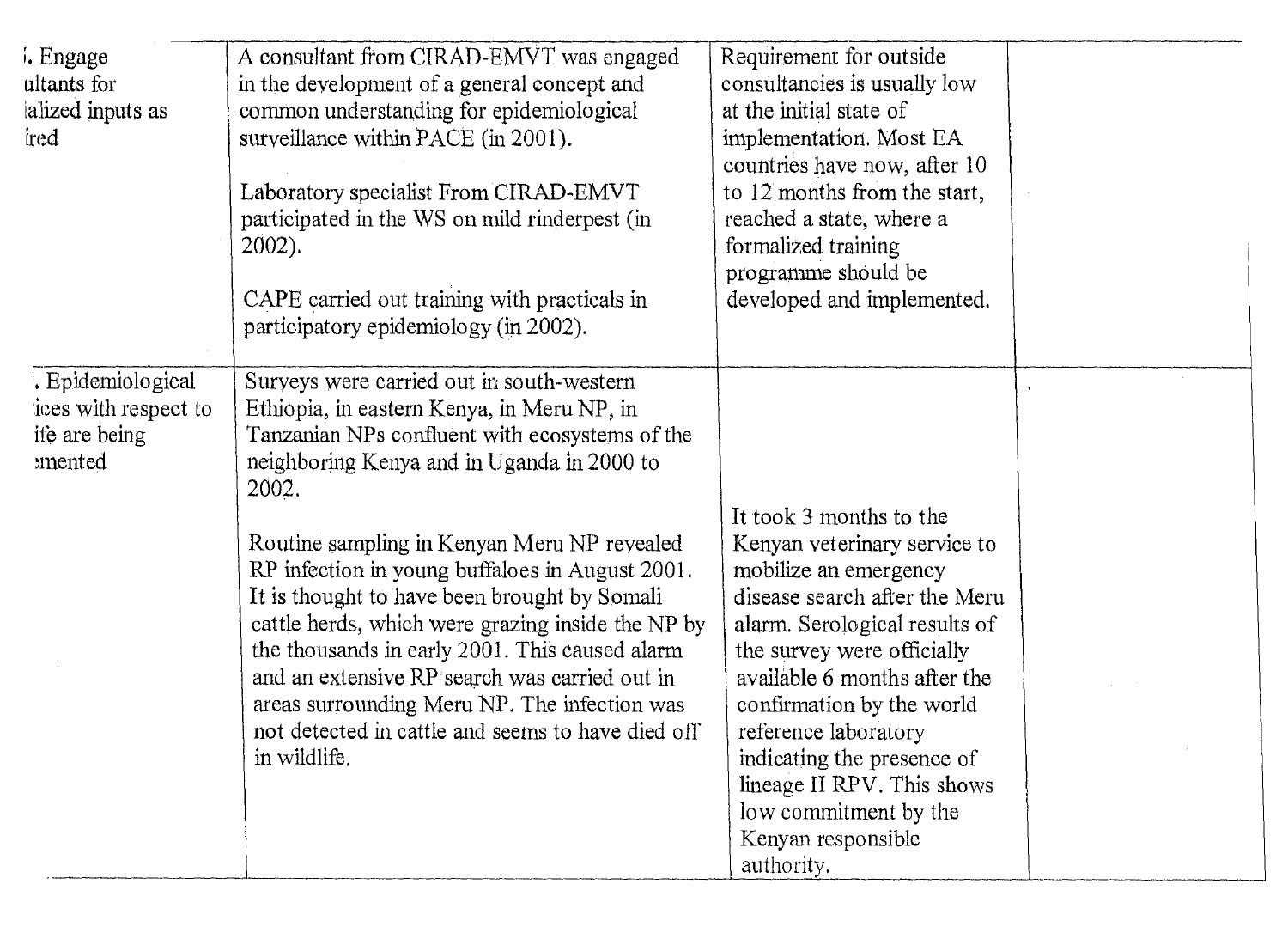:ators:

end December 2001, an appropriate epidemiological data management system will have been selected and procured and aritial progress made with making it functional at AU-IBAR headquarters.

end March 2002 the PEU will have distributed the selected publications to all the participating country co-ordinators and the 'DMU data-base will show that active countries are beginning to adopt those approaches.

end May 2002, at least 5 training courses will have been conducted either by members of the PEU or consultants contracted fically for the purpose.

end March 2002 at least 2/3 of countries that have been able to make expenditures against their PACE budgets will have an lished epidemiology unit as reflected in reports to the PACE Advisory Committee.

*<sup>r</sup>*December 2001, two consultants will have been appointed by the PEU to assist with specific specialized tasks.

*<sup>r</sup>*end of March 2002 at least 8 countries with significant wildlife populations will have been visited and a report on the Wildlife eillance capacity (including labs) and needs and means proposed to fill gaps will have been drawn up for PACE.

#### ent situation:

ie data management system became functional in October 2002. It is AU-IBAR's own data system, called *PACE Integrated 'base (PID),* and is a commendable achievement of DMU.

sporting from countries to DMU at IBAR increased significantly in 2002, before the introduction of PID.

'aining courses in form of WSs have been carried out in CBPP control strategy, ASF outbreak control and participatory emiology.

EA PACE countries have today an Epi Unit established and working, with the exception of Burundi, Rwanda and PACE alia (field operations in southern Somalia with data collection started in October 2002). National budgetary contributions are ed, consisting mainly of staff salaries. Analysis report presented in Cotonou meeting in June 2002.

p to this date, there has been two consultancy contracts: Definitions of PACE epidemio-surveillance and progress in lab. nosis of RP and PPR (both from CIRAD-EMVT).

nd of 1<sup>st</sup> contract period report of EA Wildlife Specialist fulfills this requirement (June 2002).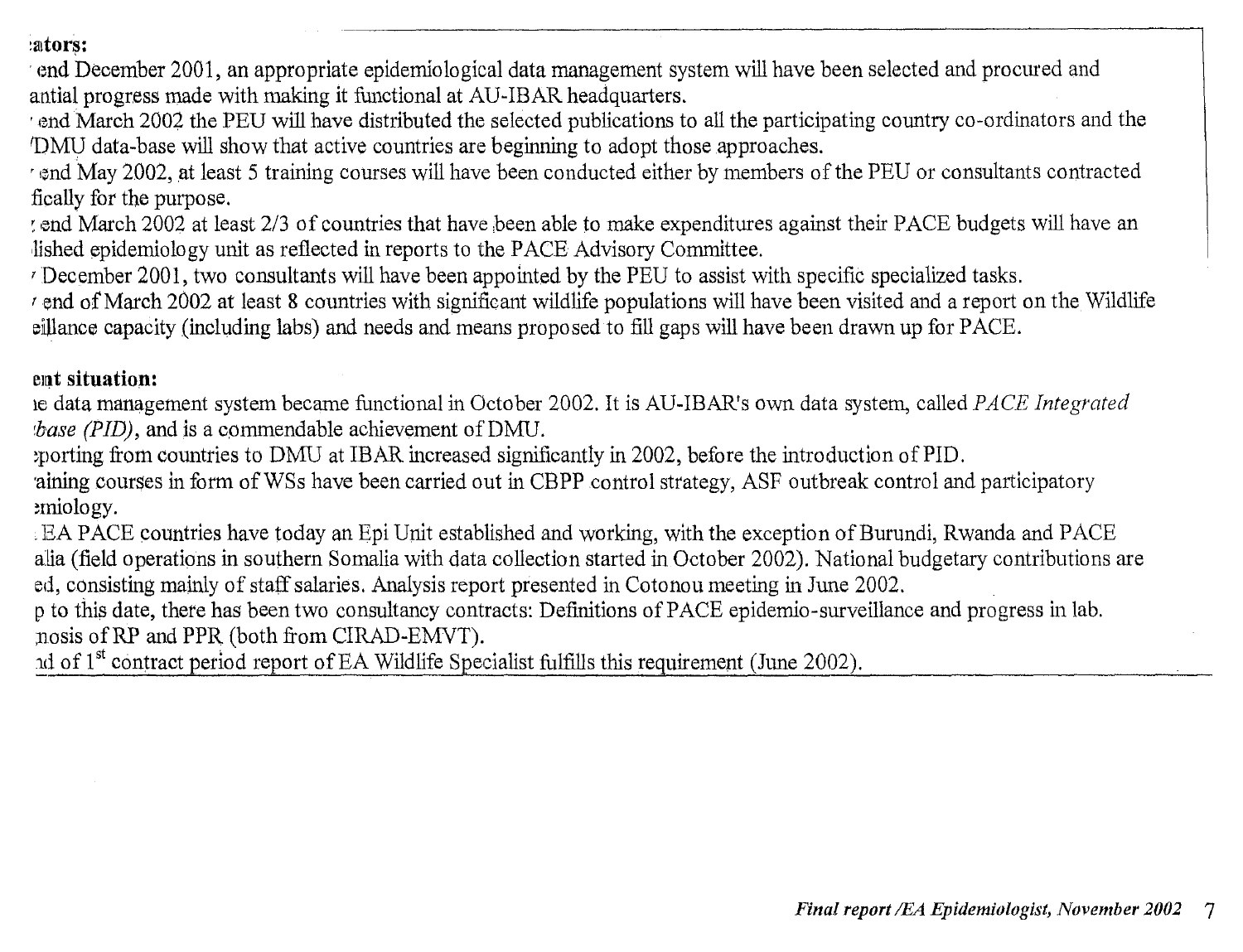# **tESULT 2: Eradication of rinderpest from the region has been facilitated**

المستحدث المستحدث أتستعد المستحدث المستحدث

## ain activity 2.1. Co-ordinate the implementation of strategies for rinderpest endemic and high-risk areas

| <b>Activity</b>     | Achievement                                     | <b>Problems &amp; constraints</b> | Recommendation          |
|---------------------|-------------------------------------------------|-----------------------------------|-------------------------|
| l. Facilitate       | Initial contact between OIE and GREP has taken  | The final stage of the OIE        | Lobby for a change in   |
| ionization of OIE   | place. There has, however, not been progress    | pathway (freedom from             | the requirements of the |
| GREP pathways for   | during 2002.                                    | infection) cannot be reached      | OIE pathway, which      |
| ecognition of       |                                                 | in EA without a regional          | would allow regional    |
| fom from rinderpest |                                                 | approach, because animal          | approach.               |
|                     |                                                 | movement (livestock and           |                         |
|                     |                                                 | wildlife) across political        |                         |
|                     |                                                 | borders within the same           |                         |
|                     |                                                 | ecosystem continues to take       |                         |
|                     |                                                 | place and cannot be strictly      |                         |
|                     |                                                 | controlled.                       |                         |
|                     |                                                 | Discussion about the matter       |                         |
|                     |                                                 | between OIE and FAO seems         |                         |
|                     |                                                 | to have stalled.                  |                         |
| 2. Facilitate       | A number of WSs at various levels have been     |                                   |                         |
| icipatory review of | carried out for an agreed strategy in Sudan, in |                                   |                         |
| egies for dealing   | Somali ecosystem and in Kenya during the        |                                   |                         |
| underpest in        | period under review.                            |                                   |                         |
| ernic and high-risk |                                                 |                                   |                         |
| S.                  | In 2000 and 2001 the focus in EA was Sudan.     |                                   |                         |
|                     | RP eradication strategy was initiated in        |                                   |                         |
|                     | North/South Co-ordination meetings and agreed   |                                   |                         |
|                     | in a WS in July 2001. Subsequent WSs were       |                                   |                         |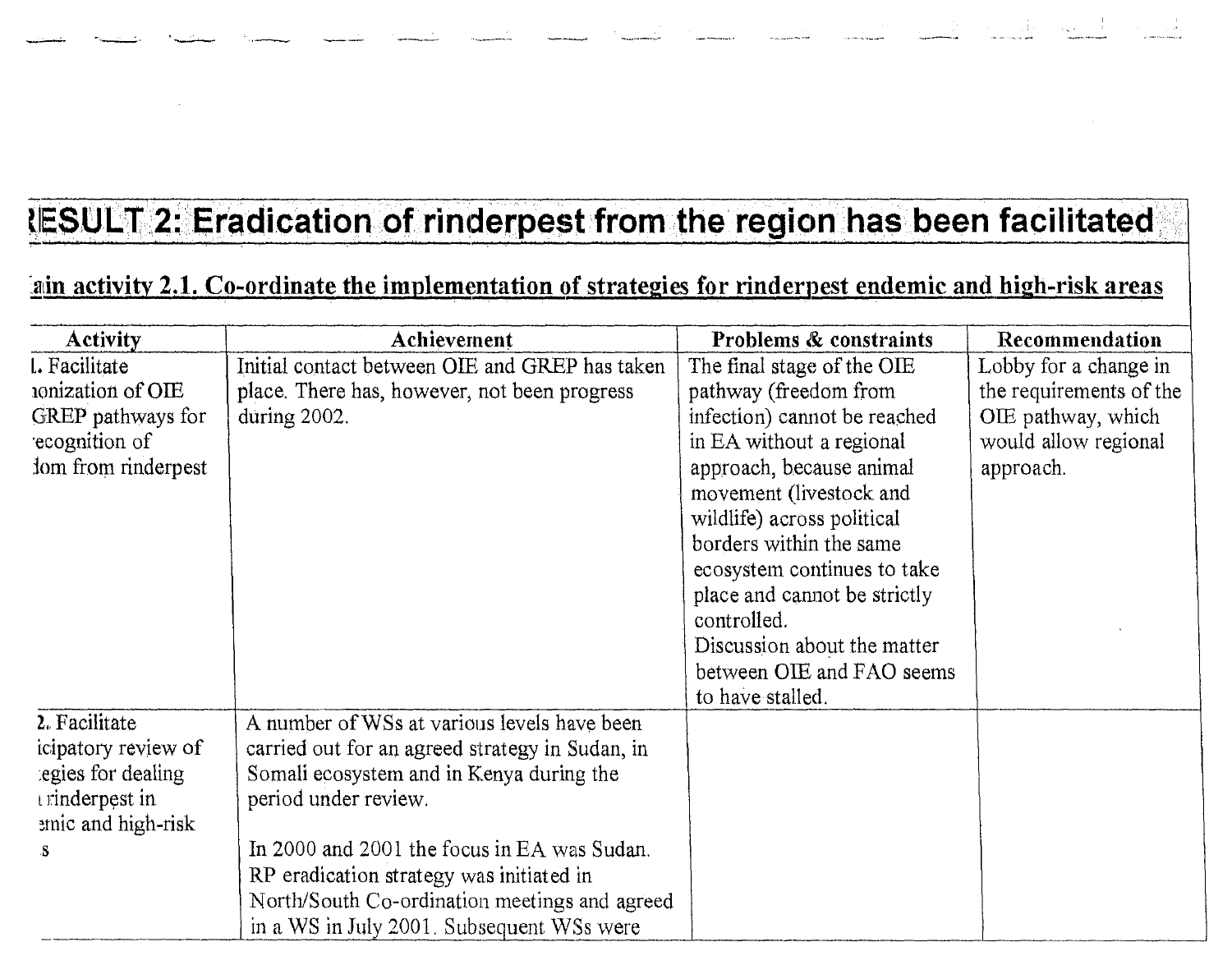held for stakeholders (NGOs, vet. Personnel, stockpersons and CAHWs) in Nairobi, Lokichogio and inside southern Sudan.

The strategy was aiming at the termination of RP vaccination west of the river Nile by December 2001 and all RP vaccinations in Sudan on  $31<sup>st</sup>$  June 2002. Currently surveillance, including active disease search, is being carried out. A premium is set for the detection of RP disease in areas under surveillance.

A PACE RP eradication strategy for the Somalia ecosystem has been initiated in stakeholder WSs held in Kenya and in Ethiopian Region 5 and has been finalized with PACE Somalia partners. According to the strategy, RP surveillance will start in cattle dense areas in the south using random map co-ordinates as entry points for information gathering (herd inspection, serology and interviews). Stand-by search teams are available to go after rumors.

RP survey training courses were carried out in September in Lower Juba and Hiron Regions. Field survey started in Afmandow district early October and continues currently in Hiron up to December 2002. So far no rumors of recent/current RP has been detected.

The detection of RP in wildlife in Meru NP in August to November 2001 and the subsequent Stakeholder sensitization was carried out in all 4 PACE zones in Somalia during the  $1<sup>st</sup>$  half of 2002, although the volatile security situation has delayed operations and the base in Baidoa (southern zone) had to be evacuated.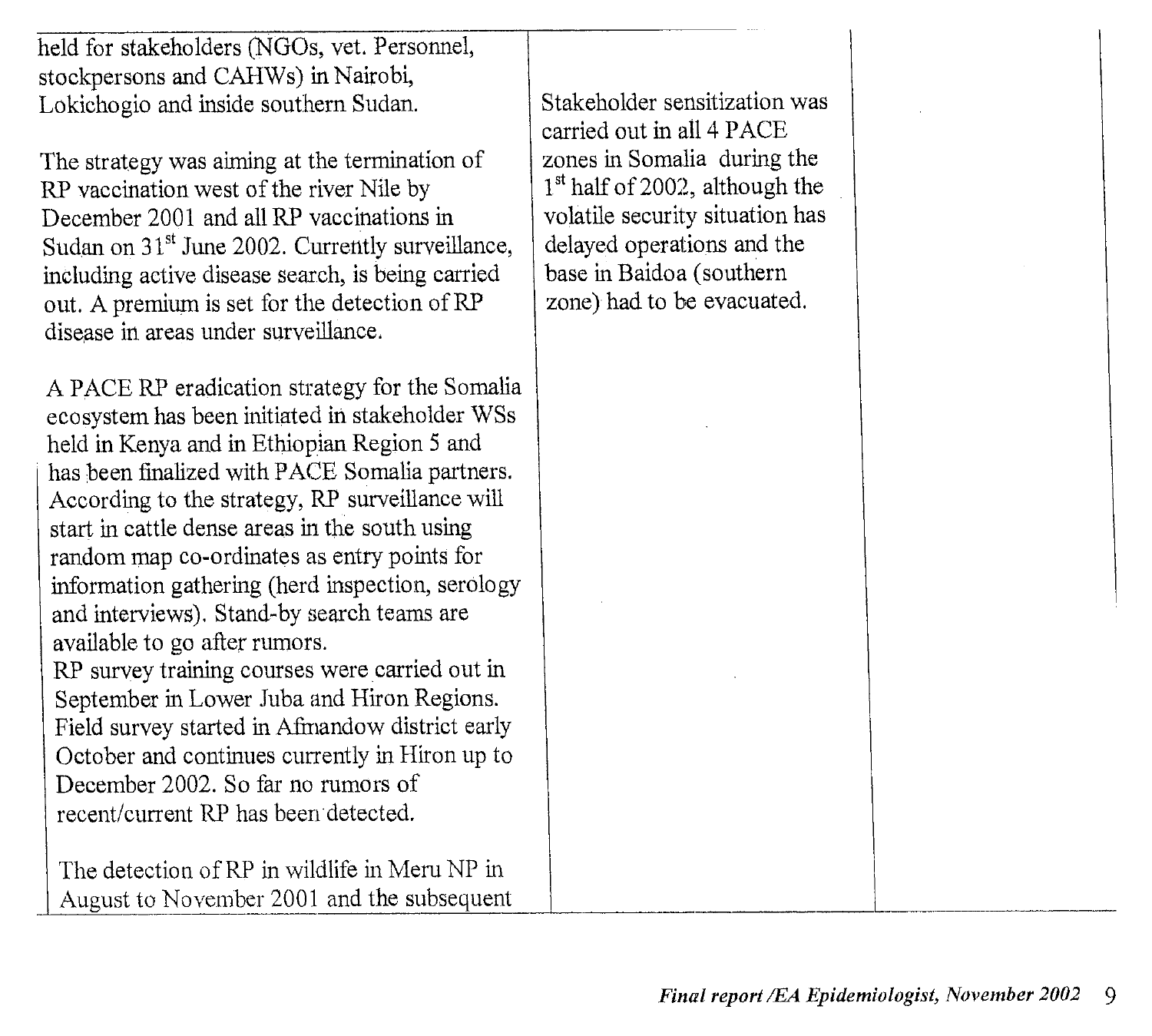|                                                                                                                     | RP survey in surrounding livestock populations<br>without evidence of ongoing RP infection,<br>prompted questions about the appropriateness of<br>the eradication strategy. This gave a reason for a<br>WS to review with regional and international<br>partners the current RP situation and to give<br>recommendations. Detailed report on the WS<br>held in June 2002 is available.<br>Tripartite WS was held in Khartoum in<br>Nov/2001 to discuss the future of the Central<br>African Cordon sanitaire. It was agreed that the<br>progress of RP eradication in Sudan (the last<br>infected zone east of the Nile) has decreased risk<br>and made the function of the barrier<br>questionable. | CAR continues to vaccinate<br>against RP in the eastern part<br>of the country. This is largely<br>because of lack of dialogue<br>between PACE and the<br>responsible CAR Authorities. |
|---------------------------------------------------------------------------------------------------------------------|------------------------------------------------------------------------------------------------------------------------------------------------------------------------------------------------------------------------------------------------------------------------------------------------------------------------------------------------------------------------------------------------------------------------------------------------------------------------------------------------------------------------------------------------------------------------------------------------------------------------------------------------------------------------------------------------------|----------------------------------------------------------------------------------------------------------------------------------------------------------------------------------------|
| . Organize and co-<br>ate rinderpest<br>illance in livestock<br>elected wildlife<br>lations in threatened<br>"ones" | Eritrea and Ethiopia carried out country-wide<br>serosurvey for RP in 2002. Of special interest<br>was the Ethiopian Region 5 with overall<br>background seroprevalence of 3%, elevated by<br>the result in Liben Woreda (5.8%). This was<br>probably caused by cross border cattle<br>movement from Kenyan Mandera, where RP<br>vaccination continued up to the end of 2001.<br>With help of CAPE field specialist, CAHWs<br>participation in surveillance was reinforced in                                                                                                                                                                                                                        | Late availability of EDF<br>funding delayed surveillance<br>work in many EA countries.                                                                                                 |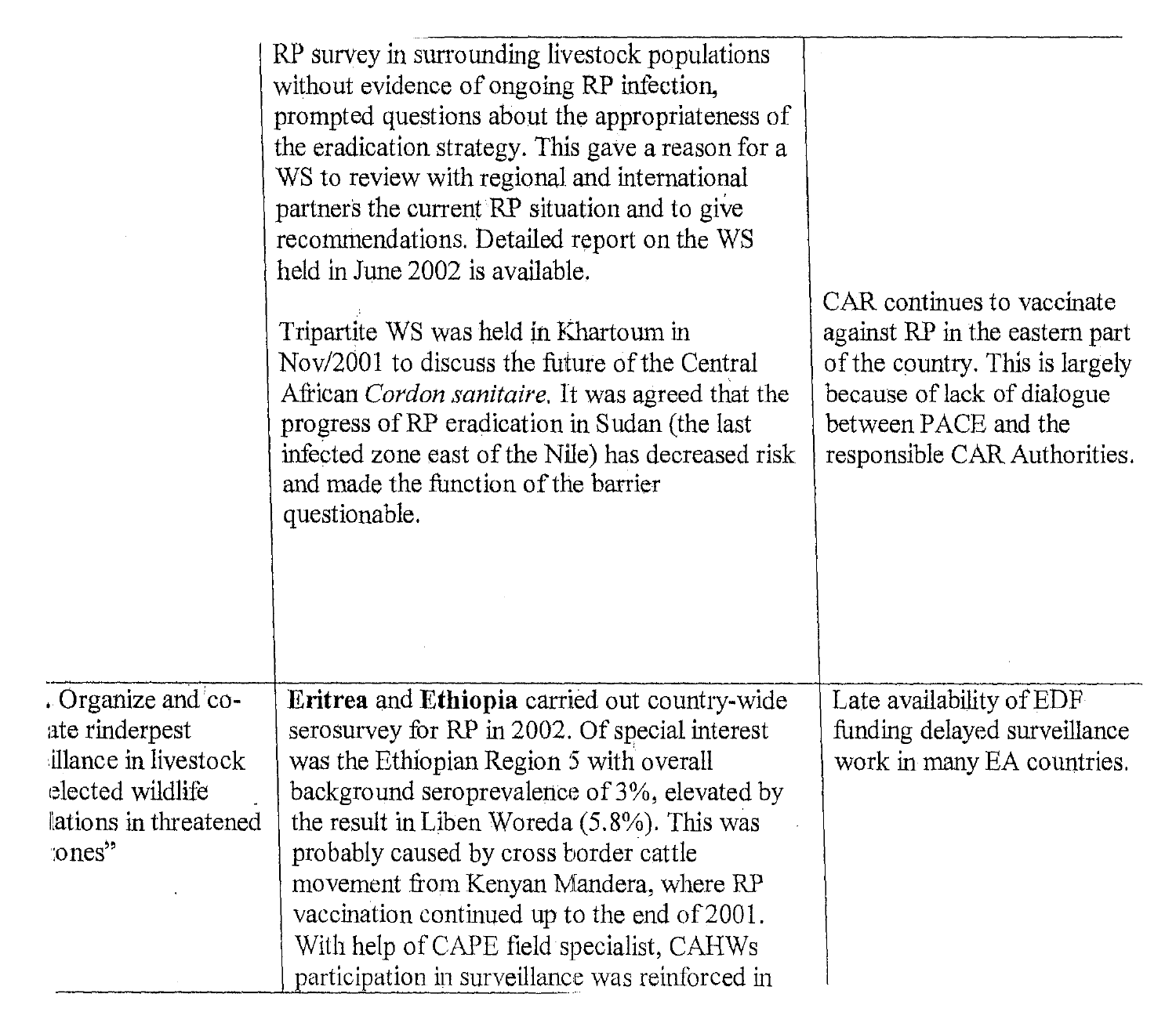| Ogaden and in south-western Ethiopia. Wildlife<br>survey was carried out in Surma and Gambela<br>areas along the Sudan border in 2001.                                                                                                                                                                                                                                                                                                                                                                                                                                                 |                                                                                                                                                             |                                                                                                      |
|----------------------------------------------------------------------------------------------------------------------------------------------------------------------------------------------------------------------------------------------------------------------------------------------------------------------------------------------------------------------------------------------------------------------------------------------------------------------------------------------------------------------------------------------------------------------------------------|-------------------------------------------------------------------------------------------------------------------------------------------------------------|------------------------------------------------------------------------------------------------------|
| <b>Kenyan</b> DVS continued vaccinating for RP in<br>districts bordering to Somalia up to $31st$<br>December 2001. Surveillance was<br>concomitantly done by ECHO veterinary<br>emergency project executed by NGOs.                                                                                                                                                                                                                                                                                                                                                                    | RP vaccination in north-<br>eastern districts of Kenya did<br>not reach the desired<br>coverage.                                                            |                                                                                                      |
| The findings from inside the Kenyan zone<br>declared provisionally free from RP disease<br>became alarming in September 2001. RP<br>infection was affecting buffaloes in Meru NP,<br>where it most probably was brought by<br>livestock. Kenyan DVS carried out RP search in<br>Feb-Mar 2002 in 7 districts surrounding Meru<br>NP with a cattle population of app.720,000. No<br>clinical RP was detected. Results on the 9651<br>serum samples collected were variable and did<br>not allow firm conclusions, as RP vaccination<br>had continued east of the area up to end of 2001. | Slow confirmation of the<br>emergency plan by<br>responsible Kenyan authority<br>delayed the RP search in the<br>surroundings of Meru NP<br>several months. | The slow progress<br>should be taken as<br>lession for the<br>planning of emergency<br>preparedness. |
| In July and October 2002 rinderpest-like disease<br>was reported from Maralal and Rumuruti<br>Divisions of Kenya. Investigation teams<br>established clinical diagnosis of RP. All applied<br>laboratory tests were in both cases negative for<br>RP. No other infection as cause of the outbreak<br>could be established.                                                                                                                                                                                                                                                             |                                                                                                                                                             |                                                                                                      |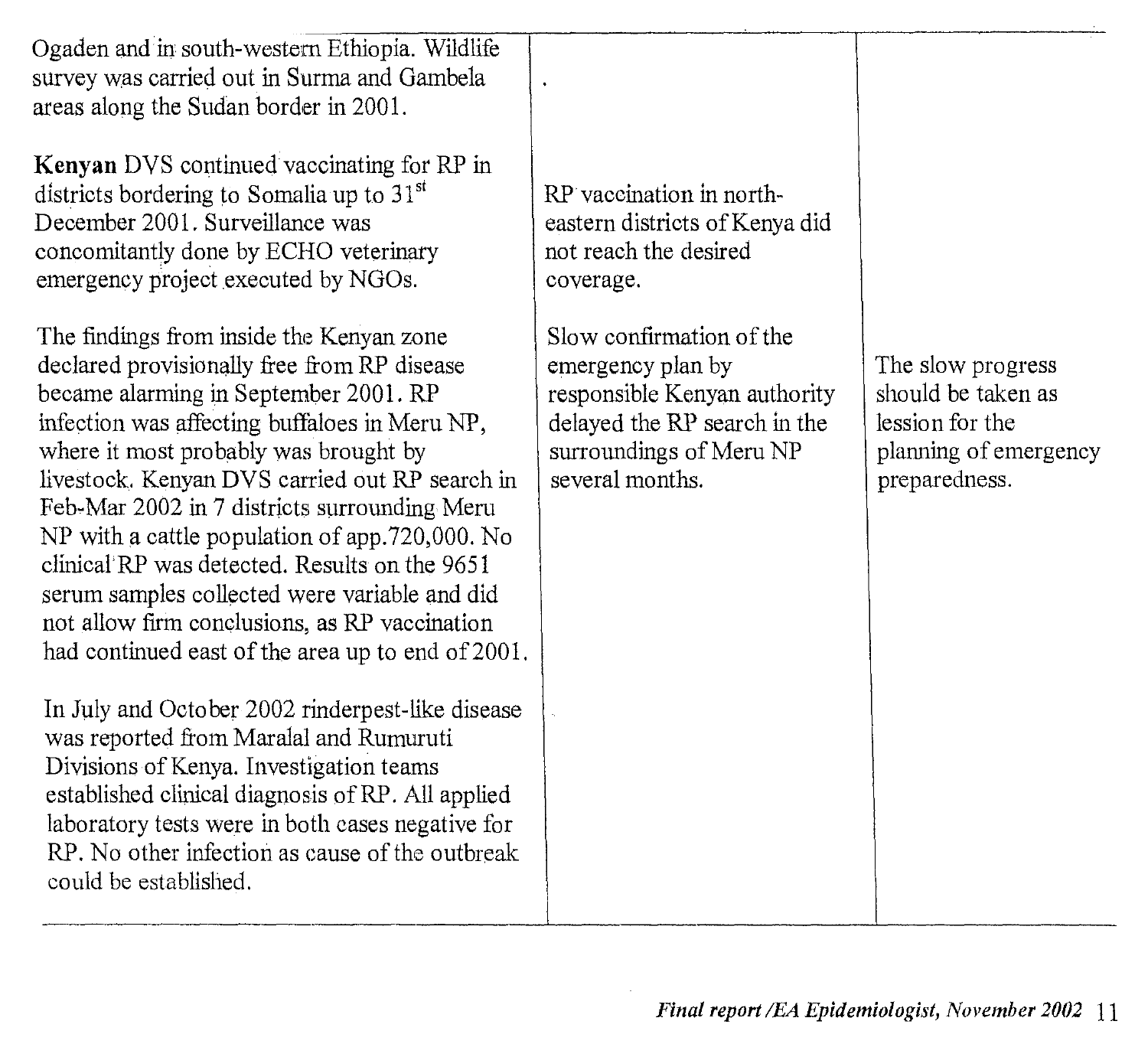Permanent RP search applying methods of participatory epidemiology will be implemented in Somali ecosystem (southern Somalia, Ogaden Kenyan Somali areas and central Kenya) in Dec/2002. A training WS is currently ongoing with the assistance from CAPE Unit.

Tanzania has carried out clinical RP search with serosurvey and collected country-wide app. 8,000 serum samples for testing. Assistance was provided for wildlife survey in northern NPs Dec/01-Jan/02 in connection with the Kenyan Meru NP incidence.

Vaccination in Ugandan border districts with Sudan and Kenya, east of the river Nile was terminated  $31<sup>st</sup>$  December 2001. The last campaign remained moderately successful due to wet weather conditions and problems with security.

Seromonitoring results for Pader, Arua and Yumbe districts were 42, 100 and 85%, respectively. Results of the key districts are not available.

Disease search has been carried out in zones B1 (surveillance zone.) and B2 (provisionally free zone). The entrance of livestock from Sudan to northern markets in Agoro, Oraba and Moyo is continuously monitored by veterinary personnel Temeke laboratory in Dar es Salaam has been slow in providing test results on survey samples.

The security situation in Karamoja, Kitgum and Gulu districts of Uganda continues to affect surveillance work.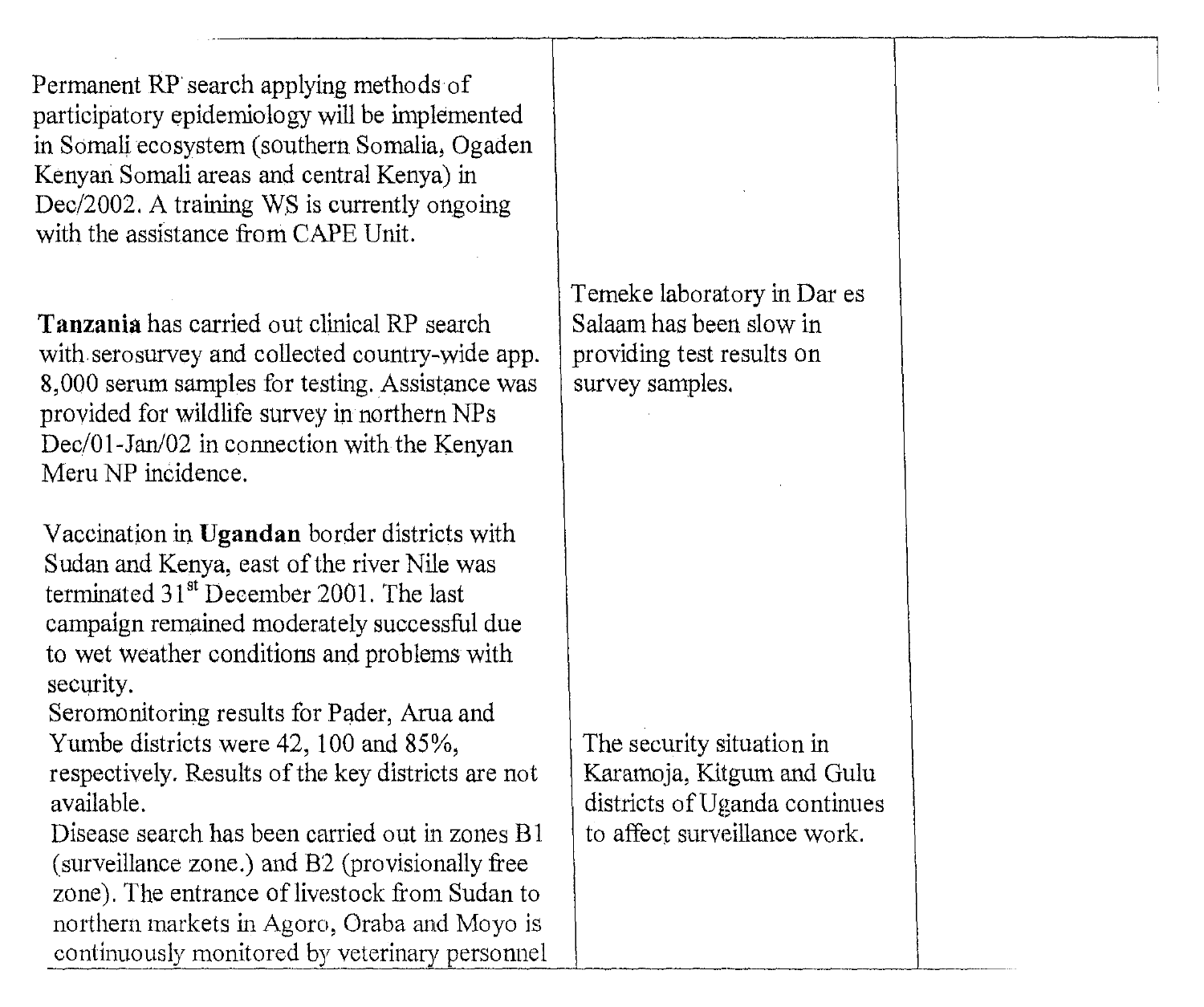| and cattle are vaccinated against CBPP.                                                                                                                                                                                                                                                            |
|----------------------------------------------------------------------------------------------------------------------------------------------------------------------------------------------------------------------------------------------------------------------------------------------------|
| Wildlife: see 1.3.6.<br>The detection of seropositive and later PCR<br>positive buffaloes in Meru NP triggered<br>additional survey operations in Kenya and<br>northern Tanzania. Results show that the virus<br>did not spread widely, as wildlife sentinels<br>remained negative outside the NP. |
| Routine surveillance work was also carried out<br>in South-western Ethiopia and in Ugandan NPs<br>Murchison Falls and Kidepo Valley.                                                                                                                                                               |

#### cators:

end of 2001 the OIE and GREP pathways will have been harmonized for practical purposes reflected in the minutes of the meetings of the <sup>5</sup>FMD and Other Epizootics Commission and the GREP Advisory Committee,

end March 2002, minutes of the Tripartite and stakeholder meetings will be available at the PCU and implementation of reviewed strategies progress.

nd March 2002, PEU will submit an update on the rinderpest situation, including wildlife, in ecozones under risk to the PCU and Director of BAR.

#### **,ant situation):**

first consultations took place in 2001. No progress towards harmonization in 2002.

ripartite meeting took place in Khartoum in Nov/2001. The future role of the Western Sanitary Cordon was regarded to be ;tionable and the support to the virtual immune barrier has now ceased.

3situation was presented in ACM in Bamako, early April 2002 and in Cotonou Co-ordination Meeting in June 2002.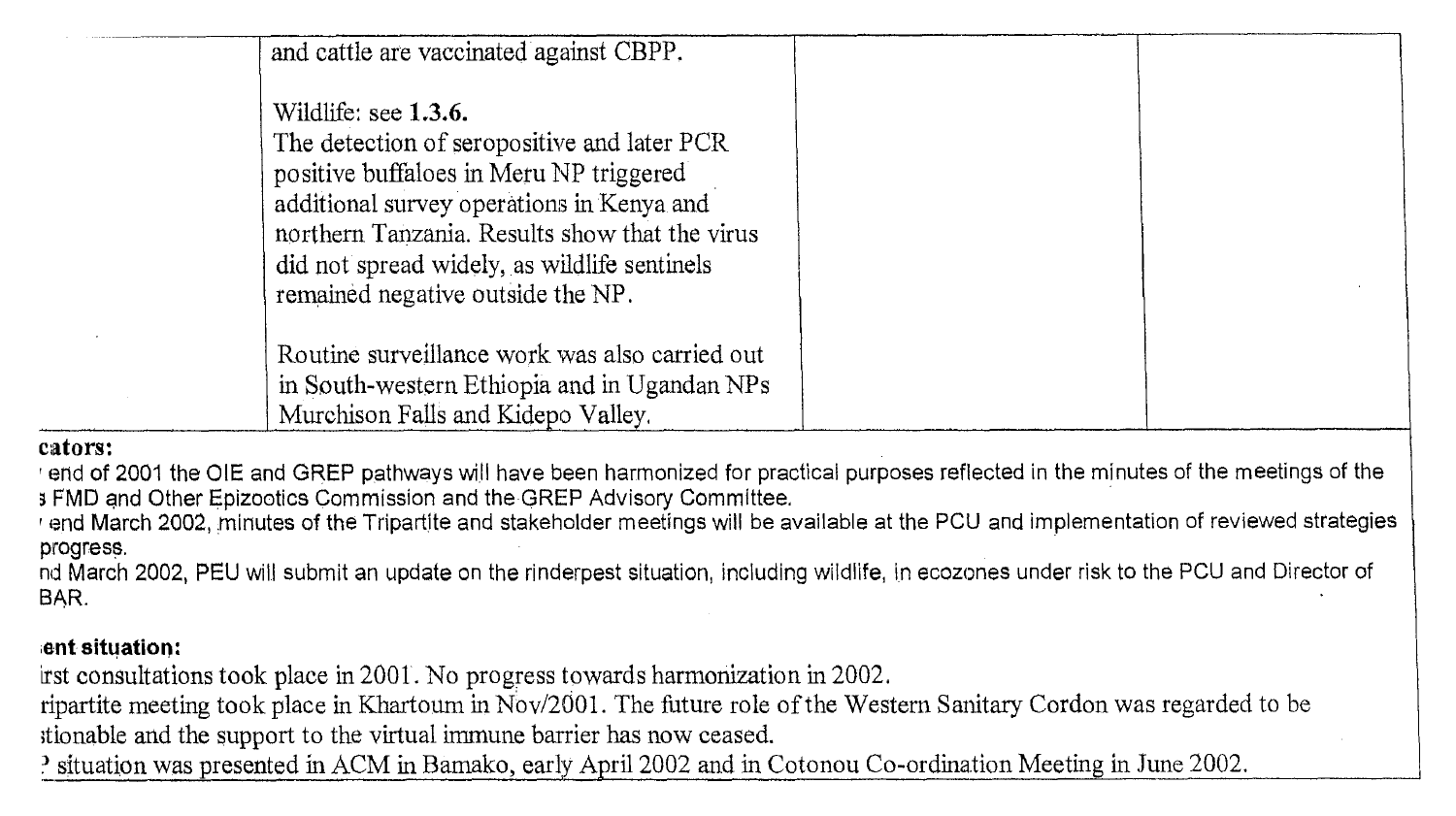# n activity 2.2. Assist with the development of emergency preparedness plans

| <b>Activity</b>                                                                               | Achievements                                                                                                                                                                                          | Problems/constraints                                                                                                                                                                                                                                                                      | Recommendations                                                                                                                   |
|-----------------------------------------------------------------------------------------------|-------------------------------------------------------------------------------------------------------------------------------------------------------------------------------------------------------|-------------------------------------------------------------------------------------------------------------------------------------------------------------------------------------------------------------------------------------------------------------------------------------------|-----------------------------------------------------------------------------------------------------------------------------------|
| <b>Assist PACE</b><br>ries with<br>pment of<br>igency plans<br>st the re-incursion<br>derpest | Contingency plans following modified EMPRES<br>guidelines have been received from Eritrea,<br>Ethiopia, Uganda, Kenya and Tanzania in cause<br>of 2002. They are being reviewed by the Epid.<br>Unit. | Applicability of the plans in a<br>real situation raises some<br>questions, what the decision<br>making, time frame and<br>availability of equipment is<br>concerned. An example is the<br>Kenyan response to the<br>emergency situation upon the<br>Meru NP incident (see<br>$2.1.3.$ ). | The access to the<br>emergency funds kept<br>with OIE are not<br>clarified into detail.                                           |
| Purchase and<br>ain an emergency<br>of heat-stable<br>the against<br>pest for PACE<br>ries    | An emergency stock of 500,000 doses of<br>thermostable RP vaccine is kept in stores of<br>Botswana Vaccine Institute in Gabarone and is<br>ready for dispatch at any time.                            | Some countries may prefer to<br>use vaccines manufactured<br>domestically.                                                                                                                                                                                                                | Action should be taken<br>to assess vaccines,<br>which would allow the<br>differentiation<br>between vaccine &<br>field antibody. |

#### ators:

end May 2002 emergency plan workshop(s) will have been held with contribution from the OIE Regional Representative, and at least 5 ries will have drafted emergency preparedness plans and submitted them to the regional epidemiologist for evaluation. end March 2002 the stock of vaccine and ancillary equipment will have been purchased, tested and stored appropriately under the personal vision of one or more PEU personnel.

#### **tnt situation:**

WS was held in February 2002 and today 11 PACE countries, 5 of them in EA, have submitted their emergency preparedness to PACE Epi Unit for review.

itswana Vaccine Institute has been contracted in 2002 to keep 500,000 doses of thermostable vaccine accessible fbr dispatch upon der by the RAO at any time.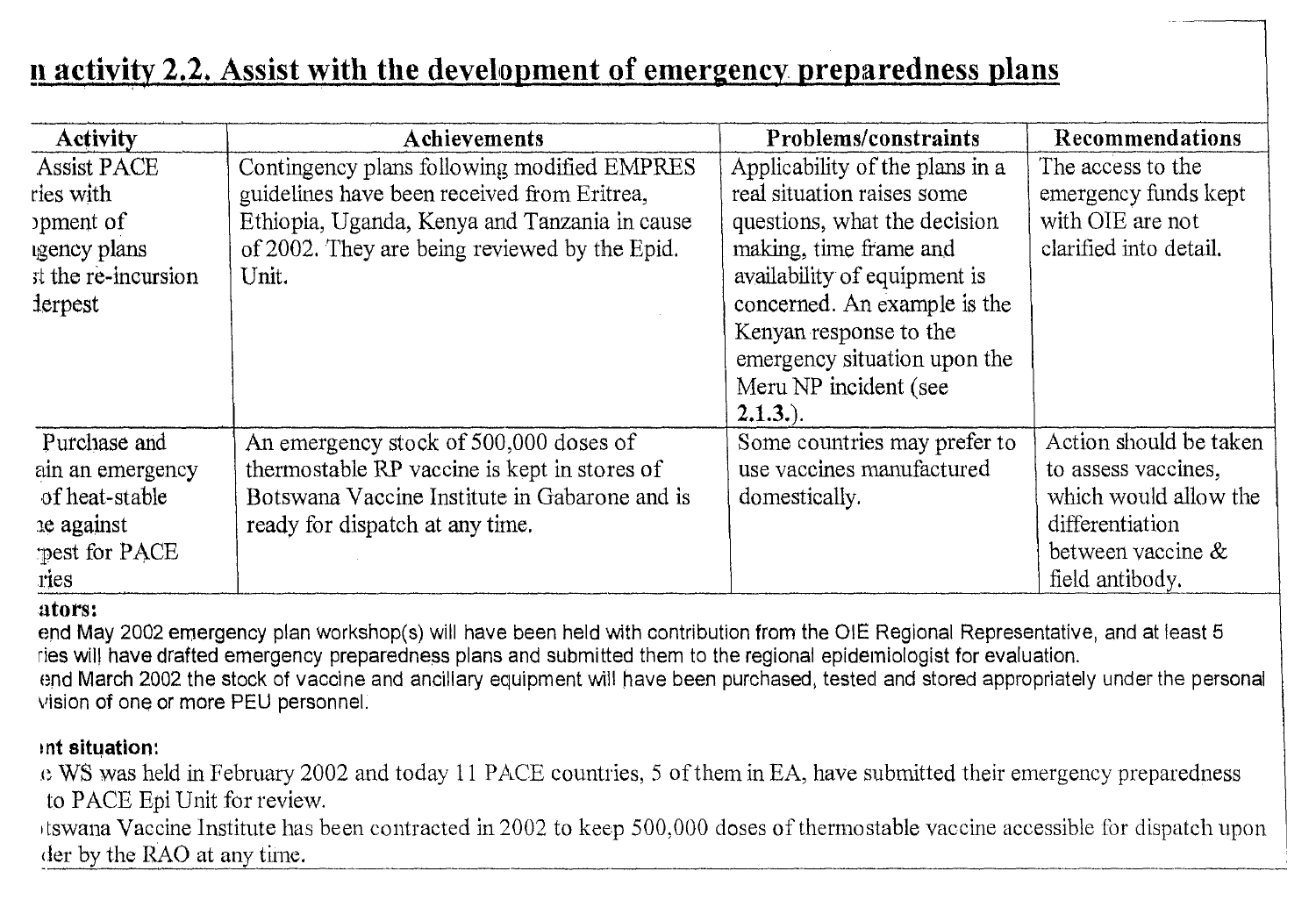# **ESULT No**  3: **Development of strategies for participatory control of other priority epizootics has been initiated**

### in activity 3.1. Co-ordinate formulation of cost-effective national/regional strategies for participatory rase control

| <b>Activity</b>        | Achievements                                    | Problems/Constraints          | Recommendations         |
|------------------------|-------------------------------------------------|-------------------------------|-------------------------|
| 1. In association with | WS for the control of CBPP was held in Addis    | The understanding of CBPP     |                         |
| r stakeholders         | Ababa in November 2001.                         | epidemiology and control      |                         |
| dop possible           |                                                 | requires more attention, as   |                         |
| native strategies for  |                                                 | control measures applied are  |                         |
| P control              |                                                 | only depressing the incidence |                         |
|                        |                                                 | without clearing out selected |                         |
|                        |                                                 | areas.                        |                         |
| 2. In association with | ASF workshop held in West Africa in September   | In the absence of a vaccine,  |                         |
| r stakeholders         | 2001. Several EA countries participated.        | the effective control of ASF  |                         |
| elop a strategy to     |                                                 | in the mainly small-holder    |                         |
| effectively with the   |                                                 | production systems is         |                         |
| can swine fever        |                                                 | difficult.                    |                         |
| zootic in West Africa  |                                                 |                               |                         |
| 3. Liaise with other   | Pastoral Livelihoods Project at IBAR is well    | The operations in the 4 zones | Epidemio-surveillance   |
| players on strategies  | progressing with the establishment of the Trade | of PACE Somalia have been     | network, which will be  |
| can be employed to     | Commission in Horn of Africa countries and is   | delayed due to political and  | established by PACE,    |
| liorate the embargo    | in dialogue with importing countries.           | security situation.           | will contribute to the  |
| export of animals      | The role of PACE towards PLP is supportive.     |                               | health certification of |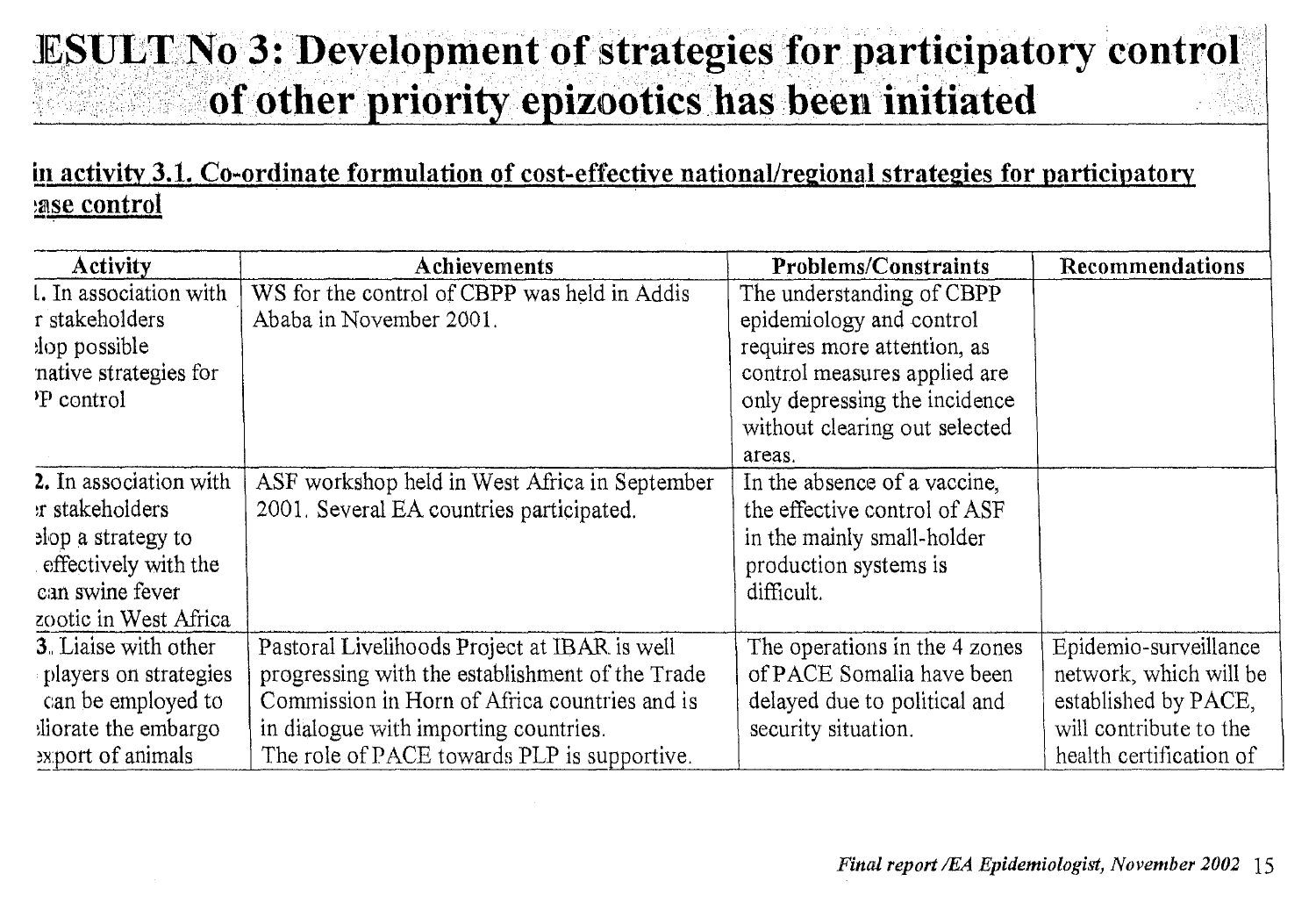| the Horn of Africa  |  | ' export stock. |
|---------------------|--|-----------------|
| : Arabian Peninsula |  |                 |
| ation to RVF        |  |                 |

#### ators:

end May 2002, at least two projects for surveillance and control of epizootic(s) would have been finalized and accepted by AU-IBAR end May 2002 the PEU recommendations for future action will have been delivered to the Director of AU-IBAR and the Directors of inary Services in Western African countries that are active participants in PACE.

U will produce reports on expert consultation on RVF (through FAO) and an update on livestock export situation In Horn of Africa by August and December 2001, respectively.

#### wit situation:

ark with rinderpest eradication still remains the priority. PEU has commented on FAO-TCPs on FMD control in Uganda and ASF of in Tanzania.

yt applicable for EA.

Lis is followed by Pastoral Livelihoods Project at IBAR. Official livestock export ban is continuing in (stand November 2002).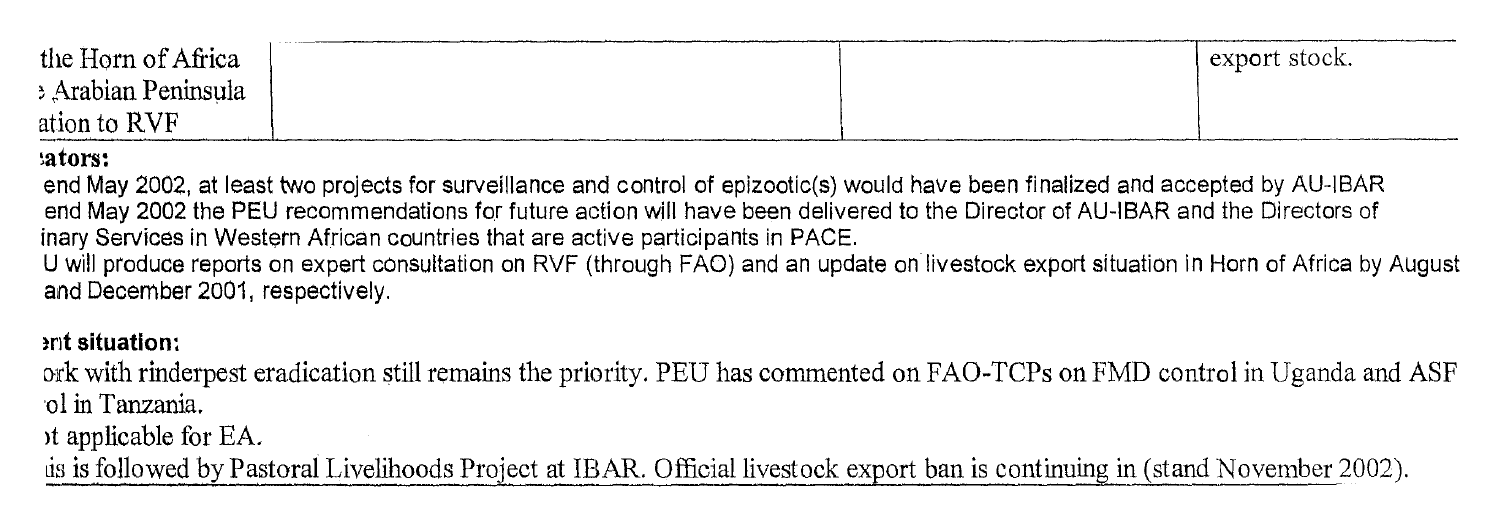# **ESULT No 4: Capabilities of OAU-IBAR to fulfill its mandate as a center of excellence in management of animal resources are strengthened**

| <b>Activity</b>                                 | Achievements                                                | <b>Problems/Constraints</b>   | Recommendations |
|-------------------------------------------------|-------------------------------------------------------------|-------------------------------|-----------------|
| Assist member                                   | Countries have been assisted with the                       | Funds became available for    |                 |
| itries to compile                               | compilation of Global plans as well as with 1 <sup>st</sup> | most EA countries in the last |                 |
| posals for funding                              | and $2^{nd}$ year workplan & cost estimates.                | quarter of 2001.              |                 |
|                                                 | Only Eritrea, Ethiopia and Rwanda have soon                 |                               |                 |
|                                                 | been implementing 2 full years.                             |                               |                 |
| Contribute to the<br>lishing of PACE<br>sletter | Two newsletters have been published.                        |                               |                 |
| Participate in the                              | Results of the wildlife serology for rinderpest             |                               |                 |
| mission of research                             | gave reason to review applied test methods in               |                               |                 |
| tings for the                                   | December 2000.                                              |                               |                 |
| rovement of control                             | WSs for the control of CBPP (Addis Ababa) and               |                               |                 |
| tegies                                          | ASF (Abidjan) were held during the last quarter             |                               |                 |
|                                                 | of $2001$ .                                                 |                               |                 |
|                                                 | The future meaning of the Western Sanitary                  |                               |                 |
|                                                 | Cordon was discussed in the Tripartite meeting              |                               |                 |
|                                                 | in November 2001.                                           |                               |                 |
|                                                 | A WS for the control/eradication of mild                    |                               |                 |
|                                                 | rinderpest was held in Kenya in June 2002.                  |                               |                 |
| <b>Establish Regional</b>                       | Falls on CA Epidemiologist.                                 |                               |                 |
| demiology Unit in                               |                                                             |                               |                 |
| tral Africa                                     |                                                             |                               |                 |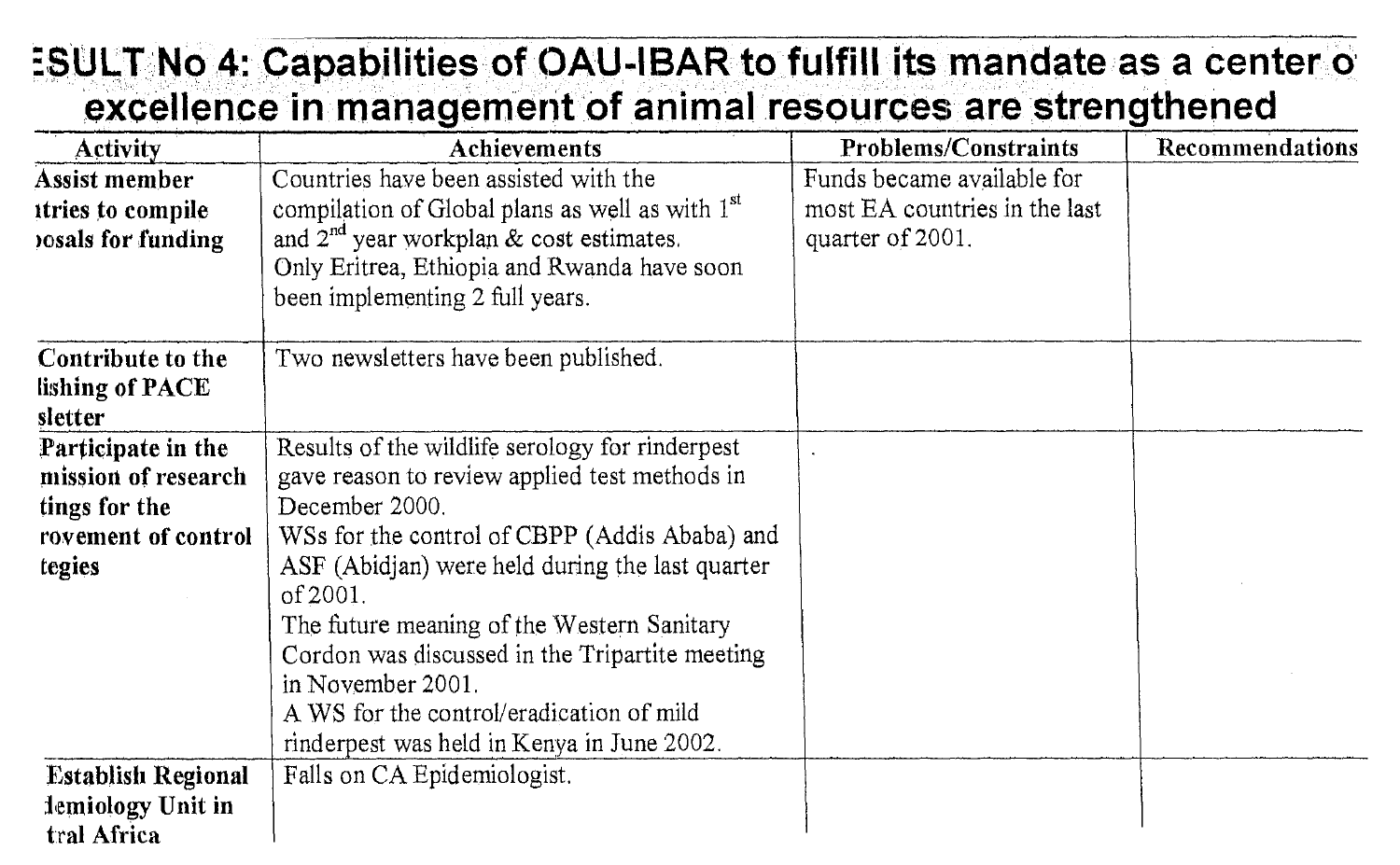The committee of the committee of the committee of the Control of the Committee of the committee of the Constitution of the Committee of the Constitution of the Committee of the Constitution of the Committee of the Committ

|  |  |  |  | ال المادرين في المسارة في المراري المسارة المستقاد المشارة المستقاد المستقاد المستقاد المسارة المستقاد المستقاد المستقادة المستقادة المستقادة المستقادة المستقادة |  |  |  |  |
|--|--|--|--|-------------------------------------------------------------------------------------------------------------------------------------------------------------------|--|--|--|--|
|  |  |  |  |                                                                                                                                                                   |  |  |  |  |

| 'articipate in       | The $1st$ EA Co-ordination meeting was held in  |
|----------------------|-------------------------------------------------|
| E Common             | Entebbe in August 2001.                         |
| ces WSs              | The $2nd$ PACE Co-ordination meeting took place |
|                      | in Cotonou in June 2002.                        |
| ators: Not available |                                                 |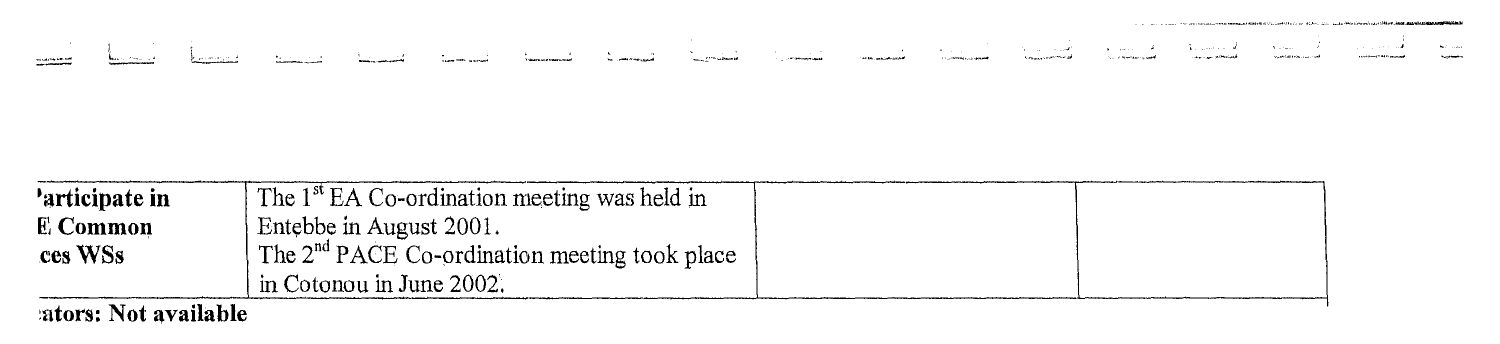# **4. Declaration of provisional freedom from rinderpest disease in East Africa**

Most of African pastoral areas have their own livestock movement pattern, which are vital for the existence of people. The movement is ecosystem based and does not recognise political borders. It is further complicated by trade, raids and movement under extreme weather conditions. The seasonal movement of wild ungulates is complicating the scenario.

In this kind of environment, effective control of animal movement within political borders is not realistic and limits the progress along the OIE pathway, which is the overall indicator of the PACE programme. The OIE standards are, however, based on reporting of sovereign member countries with defined borders. For this reason a regional approach for rinderpest eradication pathway has been anticipated but remains a future discussion topic.

The declaration of provisional freedom from rinderpest disease, which is done by a country itself, as well as the OIE granted declaration from rinderpest disease, does not need to be nationwide but can include a defined part, zone, of a country. The final declaration of freedom from rinderpest infection can only be country-wide and makes it extremely difficult for East African countries to reach, as cross-border animal movement remains an obstacle.

| <b>PACE East Africa: Declaration of provisional Freedom from</b> |  |  |
|------------------------------------------------------------------|--|--|
| <b>Rinderpest Disease</b>                                        |  |  |

| Country         | Last RP<br>outbreak | <b>RP</b> vaccination<br>terminated | Declaration date | Country-<br>wide/zonal |
|-----------------|---------------------|-------------------------------------|------------------|------------------------|
| <b>Burundi</b>  |                     |                                     | No PACE          |                        |
| <b>D</b> ibouti |                     |                                     | Not OIE member   |                        |
| Eritrea         | 1992                | 1997                                | <b>June 1999</b> | Country-wide           |
| Ethiopia        | 1995                | 2000 (March)                        | <b>May 1999</b>  | zonal                  |
| Kenya           | 2001                | 2001 (Dec.)                         | January 1999     | zonal                  |
| Rwanda          |                     |                                     | Not OIE member   |                        |
| Somalia         | 1994                | 1999                                | No government    |                        |
| Sudan           | 1998                | 2002 (June)                         | 1996 $(A)$       | zonal                  |
| Tanzania        | 1997                | 1997 (Sept)                         | Jan. 1998 (A)    | zonal                  |
| Uganda          | 1994                | 2001 (Dec.)                         | May 1999 (B2)    | zonal                  |

No country in Africa has reached the final declaration in form of eradication of rinderpest infection. There are, however, seven West African countries, which have submitted their application dossiers for country-wide freedom from rinderpest disease to the PACE Coordination at IBAR for review.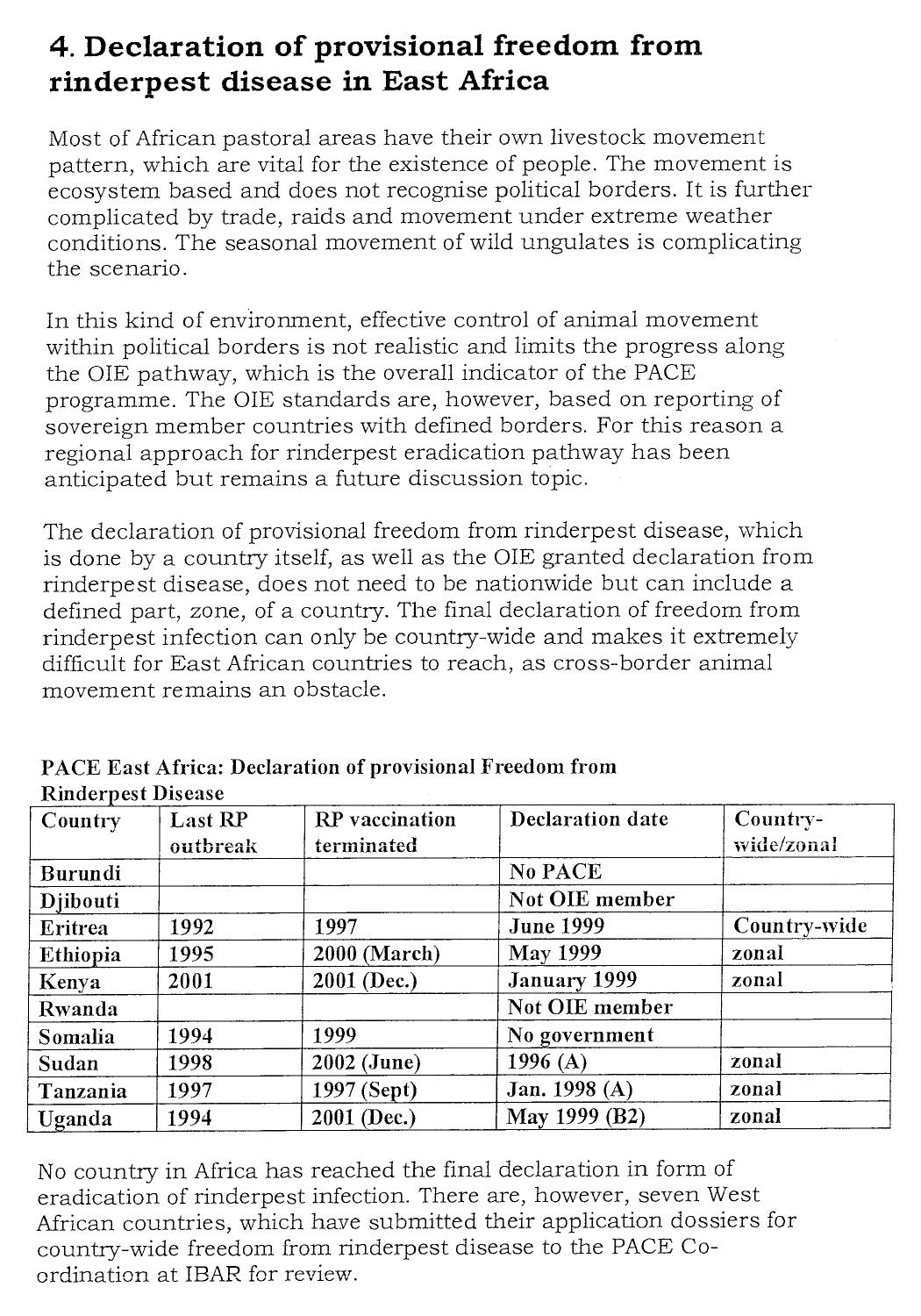Because of the recent or continuous threat of rinderpest, the situation regarding OIE pathway is different in East Africa. Seven countries have done provisional declaration of freedom from rinderpest disease. They are all zonal, except the declaration of Eritrea, which is countrywide and was done in June 1999. Diibouti and Rwanda have not been able to join in, as they are not OIE members. Somalia of today does not have formal administration, which would be accepted by the international community and OIE.

Ethiopia, Sudan, Tanzania and Uganda are anticipating a countrywide extension of their provisional declaration, believing that it may be useful for future progress along a possible regional approach. As long, as a mild form of rinderpest remains lingering in Somalia and Kenya, even the extension of a zonal provisional declaration will not be possible.

# **5. Current status of PACE epidemiological surveillance system at the national level in East Africa**

All PACE countries in the region have an Epidemiology Unit with the exception of two smaller countries, Djibouti and Rwanda. The situation in Somalia and in southern part of Sudan is exceptional due to the political situation and the fact that PACE is being executed with help of international NGOs.

Epidemiology units have data processing facilities and personnel with at least basic skills of data manipulation. Six of the PACE countries have at least one trained epidemiologist working full time.

Epidemiology Unit is, however, obsolete without operational communication to and from the field. Passive surveillance continues to be poor. The reason is lack on resources and motivation of field staff. Operational funds are inadequate and limiting mobility. National PACE programmes are improving the situation but even PACE funds have to be allocated to preference areas. The programme is organizing sensitation workshops to improve reporting. These are targeted at district veterinarians, AHAs, CAHWs and NGOs working with livestock. Also private veterinarians have been encouraged to report disease incidents in areas under their care.

The measures have improved passive reporting in member countries, although it still remains under 50% per administrative unit/month (target figure is 80% at the end of the programme).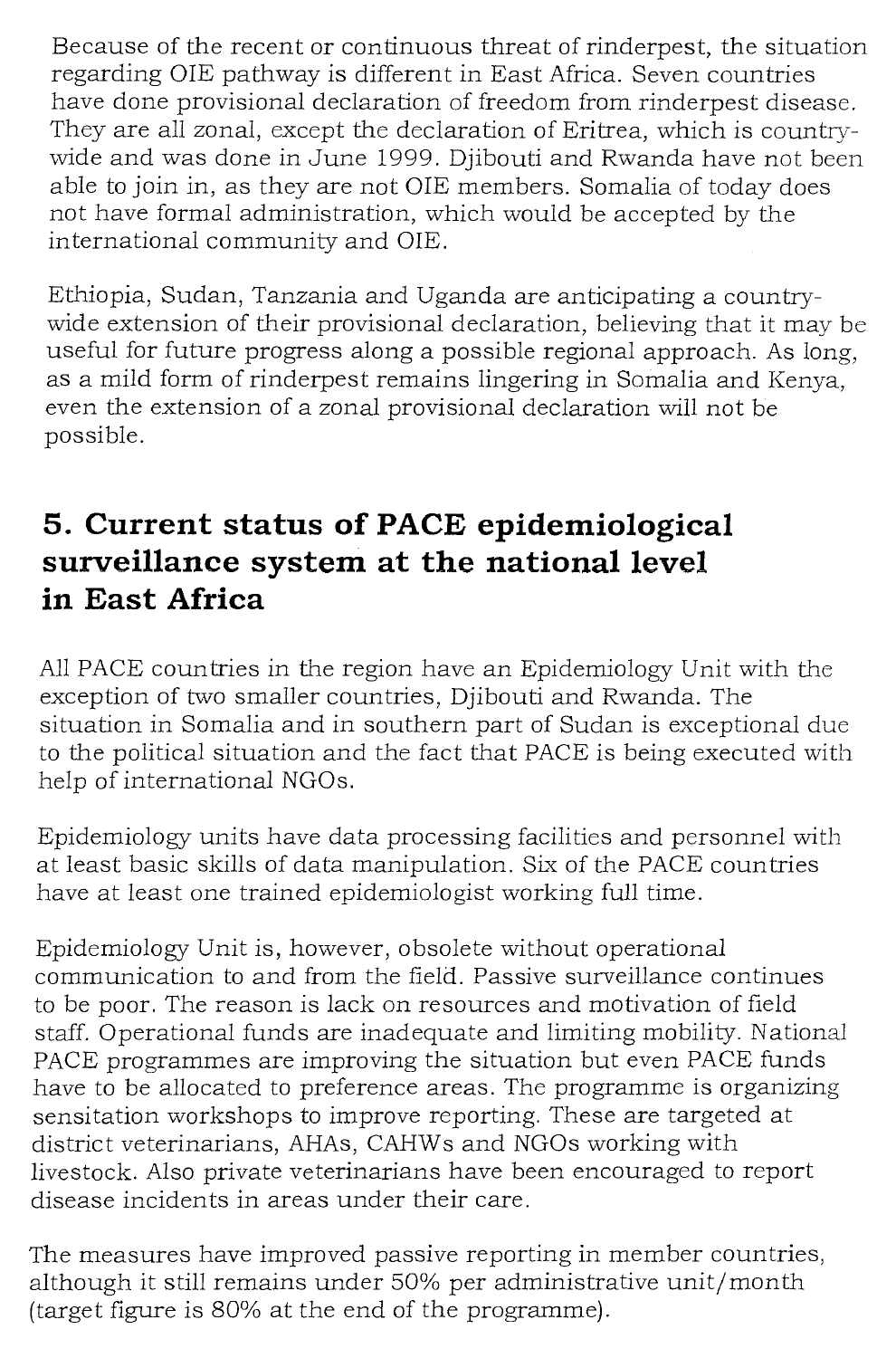| $n$ and $n$ as $n$ and $n$ and $n$ and $n$ and $n$ |                                                                  |                                                    |                                                       |                                                               |  |  |  |  |  |  |  |
|----------------------------------------------------|------------------------------------------------------------------|----------------------------------------------------|-------------------------------------------------------|---------------------------------------------------------------|--|--|--|--|--|--|--|
|                                                    | Does an :<br>identifiable<br>epidemiology<br>(central/animation) | No. staff working<br>full-time<br>for epidemiology | No. trained<br>epidemiologists<br>working $> 40\%$ of | Describe<br>communication<br>between<br>epidemiology unit and |  |  |  |  |  |  |  |
|                                                    | unit exist?                                                      | lunit i                                            | time in EU                                            | the field                                                     |  |  |  |  |  |  |  |
|                                                    | Rank from 1 to 5                                                 |                                                    |                                                       | Rank from 1 to 5                                              |  |  |  |  |  |  |  |
|                                                    | 1=does not exist; 5                                              |                                                    |                                                       | 1=very poor; $5 =$                                            |  |  |  |  |  |  |  |
| Country                                            | = clearly exists                                                 |                                                    |                                                       | excellent<br>시간사이                                             |  |  |  |  |  |  |  |
| Djibouti                                           |                                                                  |                                                    |                                                       |                                                               |  |  |  |  |  |  |  |
| Eritrea                                            |                                                                  |                                                    |                                                       |                                                               |  |  |  |  |  |  |  |
| Ethiopia                                           |                                                                  |                                                    |                                                       |                                                               |  |  |  |  |  |  |  |
| Kenya                                              |                                                                  |                                                    |                                                       |                                                               |  |  |  |  |  |  |  |
| Rwanda                                             |                                                                  |                                                    |                                                       |                                                               |  |  |  |  |  |  |  |
| Somalia                                            |                                                                  |                                                    |                                                       |                                                               |  |  |  |  |  |  |  |
| Sudan, GOS                                         |                                                                  |                                                    |                                                       |                                                               |  |  |  |  |  |  |  |
| Sudan, S                                           |                                                                  |                                                    |                                                       |                                                               |  |  |  |  |  |  |  |
| Tanzania                                           |                                                                  |                                                    |                                                       |                                                               |  |  |  |  |  |  |  |
| Uganda                                             |                                                                  |                                                    |                                                       |                                                               |  |  |  |  |  |  |  |

### **Rapid assessment of functionality of epidemio-surveillance networks In EastAfrica, June 2002**

# **6. The process of rinderpest eradication in East Africa**

Eastern Africa has experienced 30 reported rinderpest outbreaks since 1995 based on clinical and, in many instances, on confirmatory laboratory diagnosis. Most outbreaks, affecting wild cloven-hoofed ungulates and cattle, have occurred in Kenya. The causative agent has been the lineage II rinderpest virus with moderate to severe clinical disease in wildlife but with mild to unapparent picture in cattle. The last confirmed Lineage I rinderpest virus outbreak in Sudan affected cattle in Torit County in 1998.

The lineage I rinderpest virus reservoir has been pushed to the southeastern corner of Sudan as a result of joint efforts and commitment of the Sudan Government and the Operation Lifeline Sudan Household Food Security Programme. This is operated by FAO and receives support for rinderpest surveillance from an International NGO contracted by PACE.

Persistent rinderpest rumours from Pibor Province triggered off a large scale and successful vaccination campaign of Murle cattle populations in 2001. Concomitant disease search was carried out in remote communities of Eastern Equatoria applying methods of participatory epidemiology. No clinical rinderpest was detected but results indicate recent outbreaks in underserved communities (Jie & Toposa), where vaccination has now been carried out. All rinderpest vaccinations in Sudan were terminated on 30<sup>th</sup> June 2002.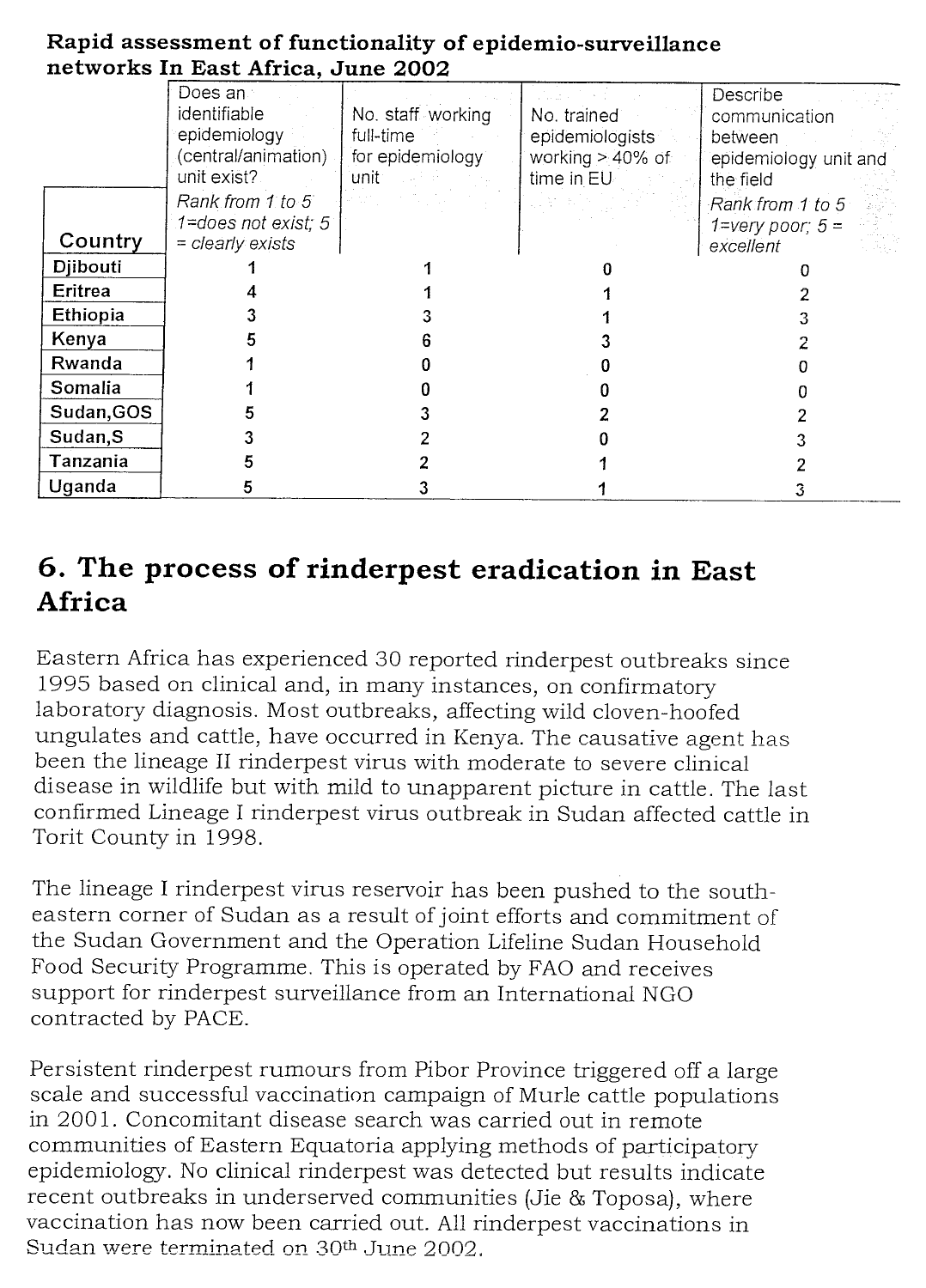| Country<br>Date |           | $\alpha$ . See all $\alpha$ and $\alpha$ is a limit of $\beta$ are $\alpha$ in $\beta$<br>Location | Laboratory confirmation | Species affected |
|-----------------|-----------|----------------------------------------------------------------------------------------------------|-------------------------|------------------|
| Eritrea         | 1995      | Tseada Christian Asmara                                                                            | Confirmed Outbreak      | Cattle           |
| Ethiopia        | 1995      | Mehori                                                                                             | Confirmed Outbreak      | Cattle           |
|                 | 1995      | Temenja Yazj                                                                                       | Confirmed Outbreak      | Cattle           |
| Somalia         | 1996      | Wante                                                                                              | Unconfirmed Outbreak    | Cattle           |
|                 | 1998      | Afmadu                                                                                             | Unconfirmed Outbreak    | Cattle           |
| Kenva           | 1994/1995 | Tsavo West                                                                                         | Confirmed Outbreak      | Wildlife         |
|                 | 1995      | Amboseli                                                                                           | Unconfirmed Outbreak    | Wildlife         |
|                 | 1995      | Ijara                                                                                              | Unconfirmed Outbreak    | Wildlife         |
|                 | 1995      | Meru                                                                                               | Unconfirmed Outbreak    | Wildlife         |
|                 | 1996      | Elwak                                                                                              | Unconfirmed Outbreak    | Cattle           |
|                 | 1996      | Fino                                                                                               | Confirmed Outbreak      | Cattle           |
|                 | 1996      | Hashino                                                                                            | Confirmed Outbreak      | Cattle           |
|                 | 1996      | Warangera                                                                                          | Confirmed Outbreak      | Cattle           |
|                 | 1996      | Kajiado                                                                                            | Confirmed Outbreak      | Cattle           |
|                 | 1996      | Nairobi Nat'l Park                                                                                 | Confirmed Outbreak      | Wildlife         |
|                 | 1996      | Tana River                                                                                         | Unconfirmed Outbreak    | Wildlife         |
|                 | 1999      | <b>Tsavo East</b>                                                                                  | Unconfirmed Outbreak    | Wildlife         |
|                 | 2001      | Meru                                                                                               | Confirmed Outbreak      | Wildlife         |
|                 | 2002      | Maralal and Rumuruti                                                                               | Unconfirmed Outbreak    | Cattle           |
| Tanzania        | 1996      | Mikomazi                                                                                           | Unconfirmed Outbreak    | Wildlife         |
|                 | 1997      | Engare Nanyuki                                                                                     | Confirmed Outbreak      | Cattle           |
|                 | 1997      | Loliondo                                                                                           | Confirmed Outbreak      | Cattle           |
|                 | 1997      | Lositeti                                                                                           | Confirmed Outbreak      | Cattle           |
| Uganda          | 1994      | Moroto                                                                                             | Confirmed Outbreak      | Cattle           |
| Sudan           | 1994      | Thiet                                                                                              | Confirmed Outbreak      | Cattle           |
|                 | 1995      | Niarus                                                                                             | Confirmed Outbreak      | Cattle           |
|                 | 1996      | Tambura                                                                                            | Unconfirmed Outbreak    | Cattle           |
|                 | 1998      | Lafon                                                                                              | Confirmed Outbreak      | Cattle           |
|                 | 1998      | Lauro                                                                                              | Confirmed Outbreak      | Cattle           |
|                 | 1998      | Torit                                                                                              | Confirmed Outbreak      | Cattle           |
|                 | 2001      | Pibor                                                                                              | Unconfirmed outbreak    | cattle           |

### Recent occurrence of rinderpest in Eastern Africa

Sudan has now intensiffied surveillance. VSF-Belgium, the PACE contract holder, is co-operating with Sudan Government and FAO-OLS in the establishment of an epidemiological surveillance network using Animal Health Assistants, Stockpersons, Veterinary Assistants and Field Veterinarian for information gathering. All rinderpest rumours and outbreak reports are followed systematically for final clarification, which is a demanding task in the huge country with difficult or restricted access to many areas. During the 1st half of the current year, 21 rinderpest rumours were received, investigated and refuted.

Sudan is progressing well and we are eagerly waiting for the deployment of the PACE Technical Assistant to Khartoum in near future, who will strengthen the teams in the continuing eradication verification process.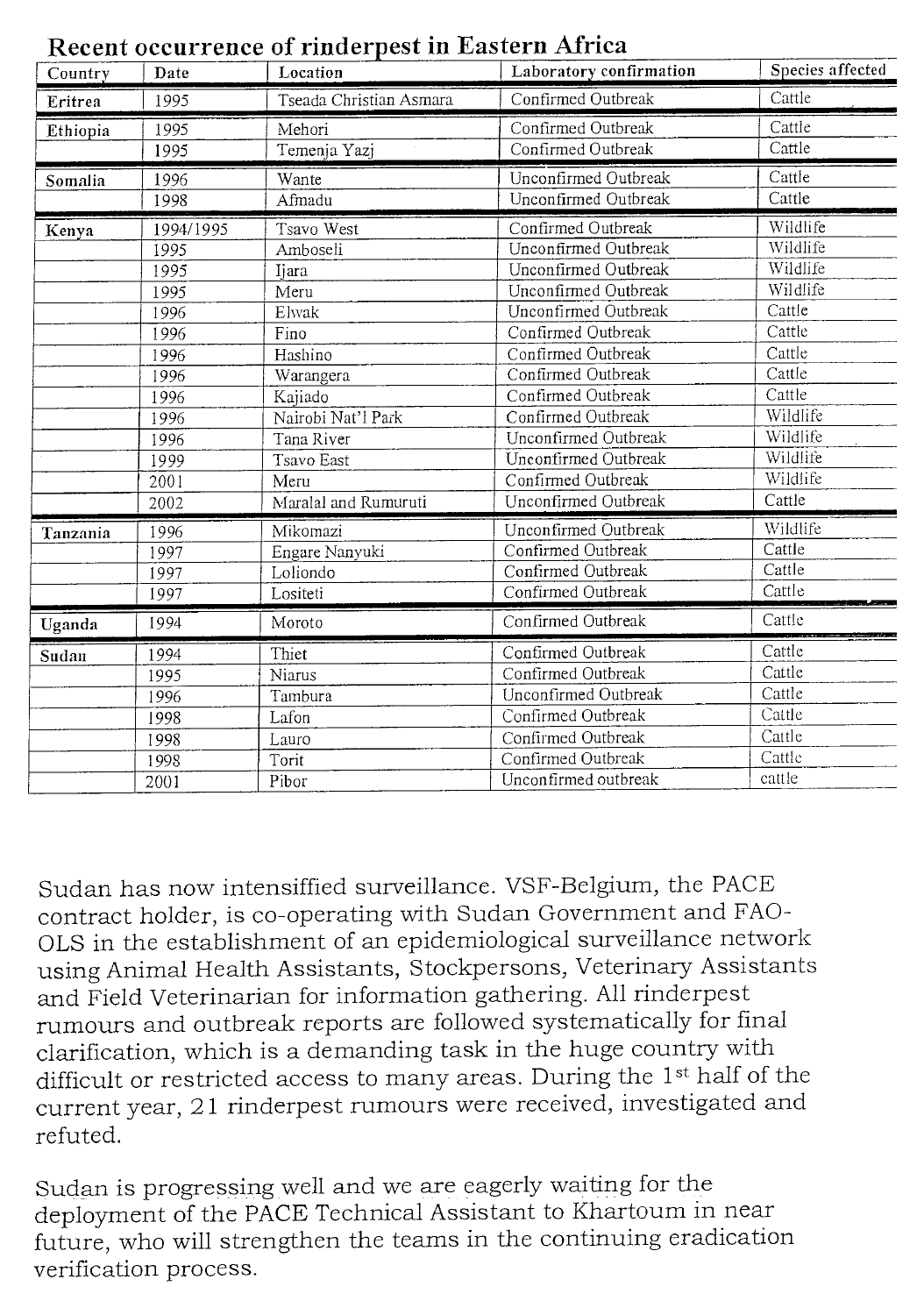The apparent prevalence of lineage II rinderpest virus in the Somali Pastoral Ecosystem continues to be of great concern. The infection, which remained undetected over a long period, reappeared in the middle of 1990<sup>th</sup> causing mild or unapparent disease in cattle with accompanying mild to severe disease in wildlife. It is suggested that lineage II rinderpest virus has a kind of endemic centre in cattle populated regions of southern Somalia, from where the infection is carried by trade-related and pastoral livestock movements to susceptible animal populations in surrounding areas.

Routine seroscreening of young buffalo in Meru NP, which took place in August 2001, revealed two rinderpest positive animals on VNT. During follow-up investigations buffaloes aged 1.5 to 5 years and appearing unwell, were VNT positive. Eleven samples from 5 animals tested at the World Rinderpest Reference Laboratory were positive on RT-PCR. Sequencing of the PCR products found them to be 99% similar to the 1994 buffalo isolate of the lineage II rinderpest virus.

Kenyan Department of Veterinary Services organized and carried out a major rinderpest search operation in February-March 2002 in seven districts surrounding Meru NP with an estimated cattle population of 720,000. No clinical rinderpest was detected and serology applying H c-ELISA on 9651 samples gave very variable results difficult to interpret, because rinderpest vaccination had continued east of the area up to the end of 2001. It was concluded by the Kenyan DVS that the rinderpest infection had not spread from Meru NP to areas investigated.

Two highly rindepest suspicious outbreaks occurred recently in Samburu and Laikipia Districts of Kenya. The first one occurred in Maralal in July 2002. Cattle of all ages died with clinical signs consistent with rinderpest. Laboratory tests carried out were, however, negative for rinderpest infection. The second outbreak occurred in Rumuruti in October 2001. Clinical diagnosis of rinderpest was established by the investigating veterinary team. Laboratory tests were negative but no alternative disease as cause of clinical signs, which were indistinguishable from rinderpest, could be confirmed.

As the consequence, both outbreaks have been recorded as unconfirmed outbreaks, where rinderpest has not been ruled out as the cause.

Results of the very recent rinderpest serosurvey in northern Laikipia and Samburu Districts show a seroprevalence of 30% and 15%, respectively. The reason for the exceptionally high figures in two districts inside the Kenyan provisionally rinderpest free zone demand for a thorough investigation.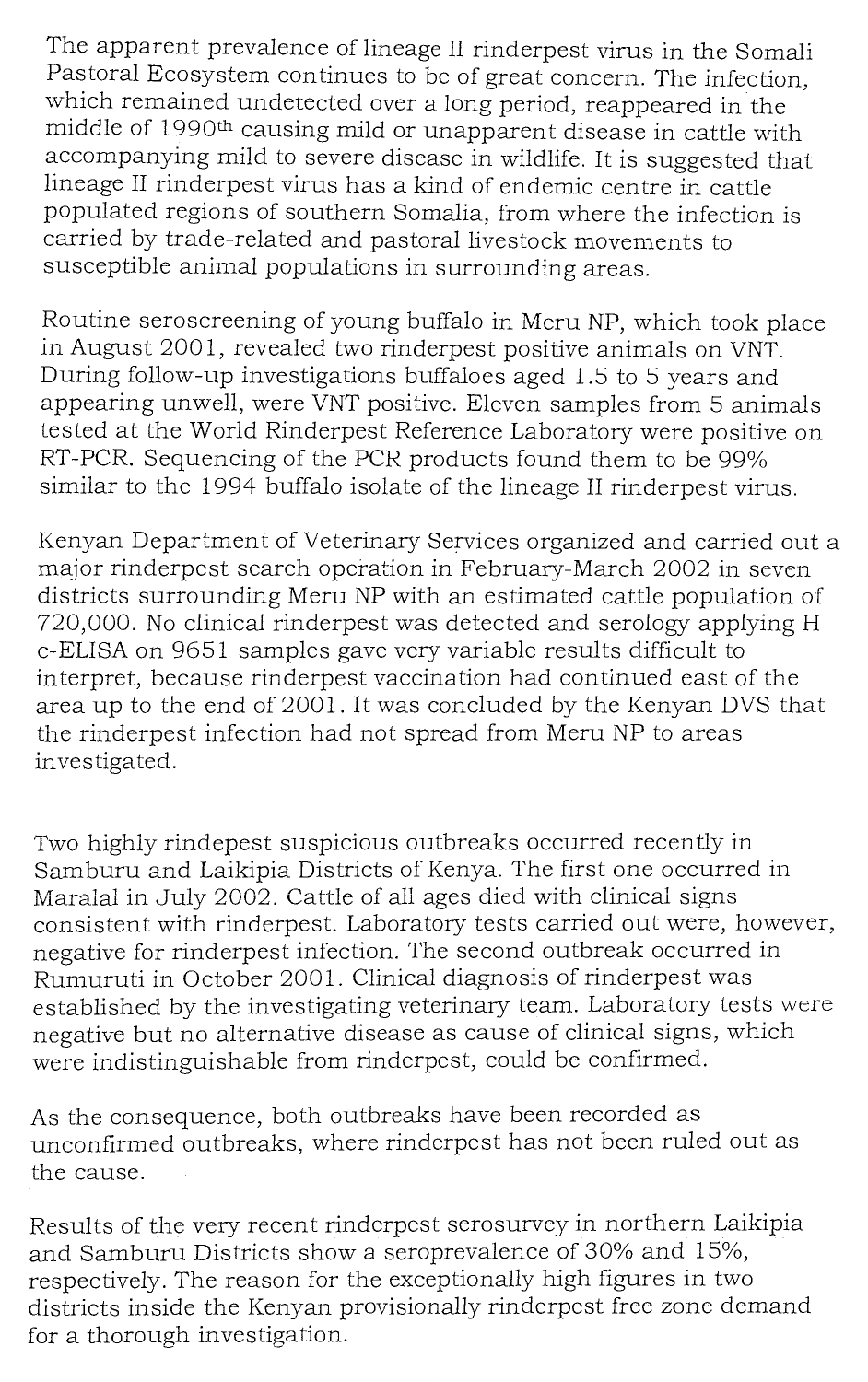It has been claimed that the cause may be restocking from the east (where rinderpest vaccination continued up to end of 2001) after a period of drought. If this will be proven to be the reason, indicating problems to control animal movement to and from the provisionally free zone, responsible Kenyan Authorities may have to rethink the borders of that zone.

# **7. Comments and Recommendations**

The ongoing PACE mid-term review team has been discussing long with members of the Epidemiology Unit, as well as with other Common Services Units. Also the views of the reporting officer are reflected in their mid-term report with detailed recommendations for the future orientation of the programme in East Africa.

### **7.1. Concentration in rinderpest eradication and eradication verification**

The recent epidemic of lineage II rinderpest in Kenyan Meru National Park questioned our surveillance methods, eradication/control strategies and the application of the process for international recognition for freedom from rinderpest. For this reason, AU-IBAR and the Kenyan Veterinary Department organized a workshop to review strategies for the control/eradication of mild strains of lineage II rinderpest virus in June 2002.

It called for an effective, comprehensive and harmonized approach, applying methods and instruments in a complimentary manner for the achievement of rinderpest eradication. PACE components in the Somali Pastoral Ecosystem are facing here a challenge and are having a chance to concentrate their resources in rinderpest search, followed by tactical eradication measures, if necessary. PACE Epidemiology and CAPE Units will have a specific role and responsibility in providing technical support and assistance in facilitating field operations in Somali pastoral areas. Reliable laboratory support will be indispensable.

The workshop on mild rinderpest discussed exhaustively a number of eradication options and made recommendations for appropriate actions. Main recommendations of the workshop call for

- the implementation of continuous surveillance with the objective to identify high-risk areas and foci of active infection, if present;
- training in participatory disease searching and wildlife surveillance;
- furnishing of supporting National/Regional laboratories with resources essential for prompt testing of samples according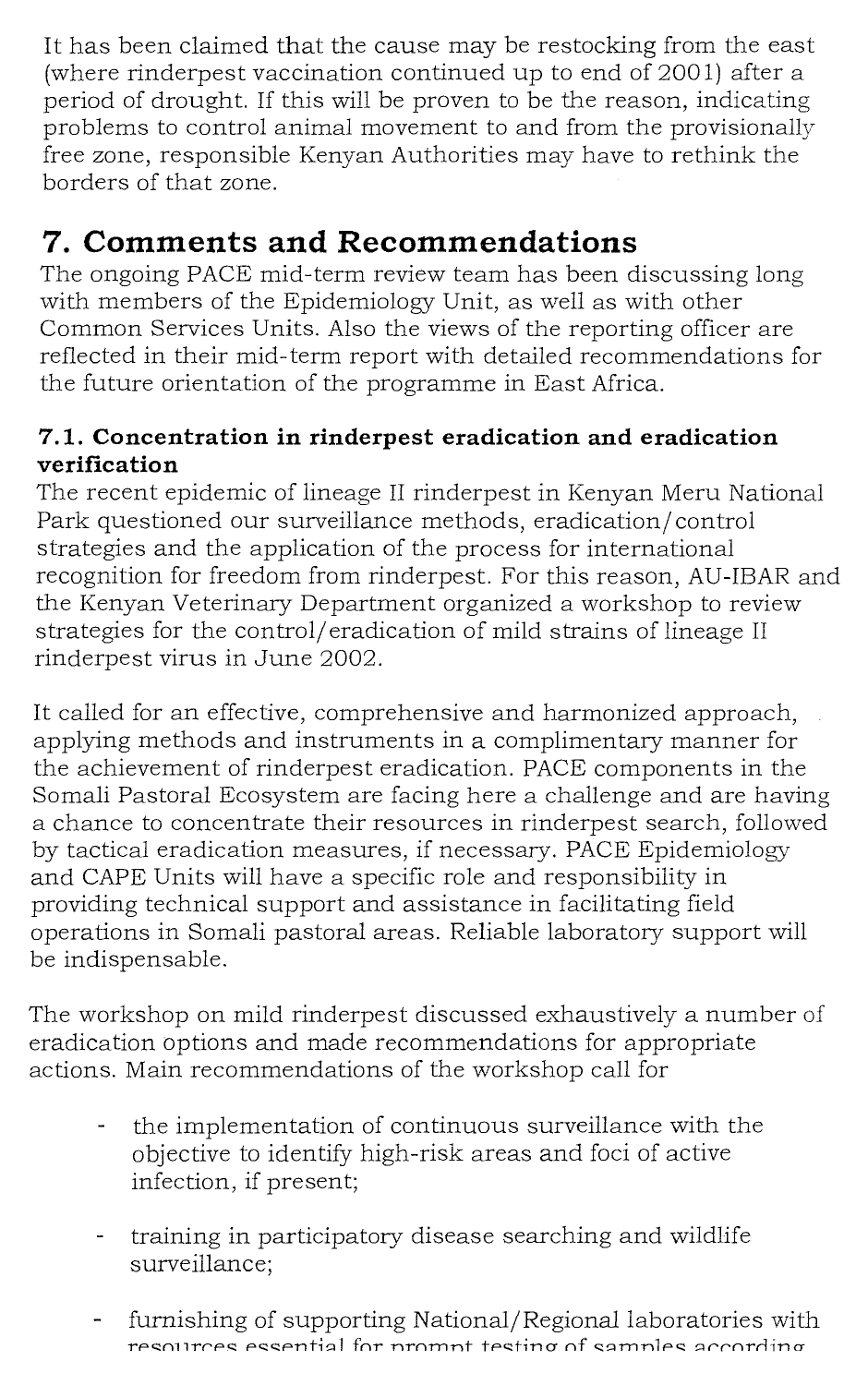are sensitive, specific and validated for all rinderpest and PPR strains;

- targeted vaccination of cattle population with confirmed disease, or where there is a high index of suspicion, to achieve immuno-sterilisation;
- regular and frequent monitoring of wildlife populations in the Somali Ecosystem and adjacent areas.

PACE Co-ordination and Common Services Units are facilitating the implementation of recommended measures in Somali areas. Rinderpest search has been reorganized and intensified by PACE Kenya and Kenyan Wildlife Service along the eastern border. PACE Somalia has taken up surveillance in Middle and Lower Juba Regions and has plans to extend the tracing of rinderpest to Hiron, Middle Shebelle and South Mudugh before the end of 2002.

We are well aware that problems, other than security, will be met. They may be related to the inapparent clinical expression of the prevalent infection and complicated by the fact that a portion of target populations may have antibodies to field as well as to vaccine virus. Eradication of the infection in an endemic situation will be a complex undertaking, where the availability of a vaccine that allows differentiation of vaccinated and field infected animals would give a significant advantage. In this respect time seems to be running out, as research on improved vaccines will be a long-term process. A recombinant rinderpest vaccine is currently being evaluated and the possible use of PPR vaccine in target areas is being considered.

### **7.2. Political will to finance livestock development and animal health**

The government support to veterinary services is limited and is casting doubts on the sustainability of PACE efforts to build capacity and to increase functionality of epidemiological surveillance systems.

Ministries responsible for livestock in East Africa are increasingly facing budgetary problems, while trying to keep the public sector driven services running. In order to ease the pressure in the ministries, civil service and agricultural sector reform policies have been implemented. Many models have been applied, which are offered by donors and credit institutions to merge ministries, to increase the role of private sector, to streamline and decentralise structures, to ensure transparency and accountability, or to retrench personnel and to unify extension services.

In many countries the share of agriculture, including livestock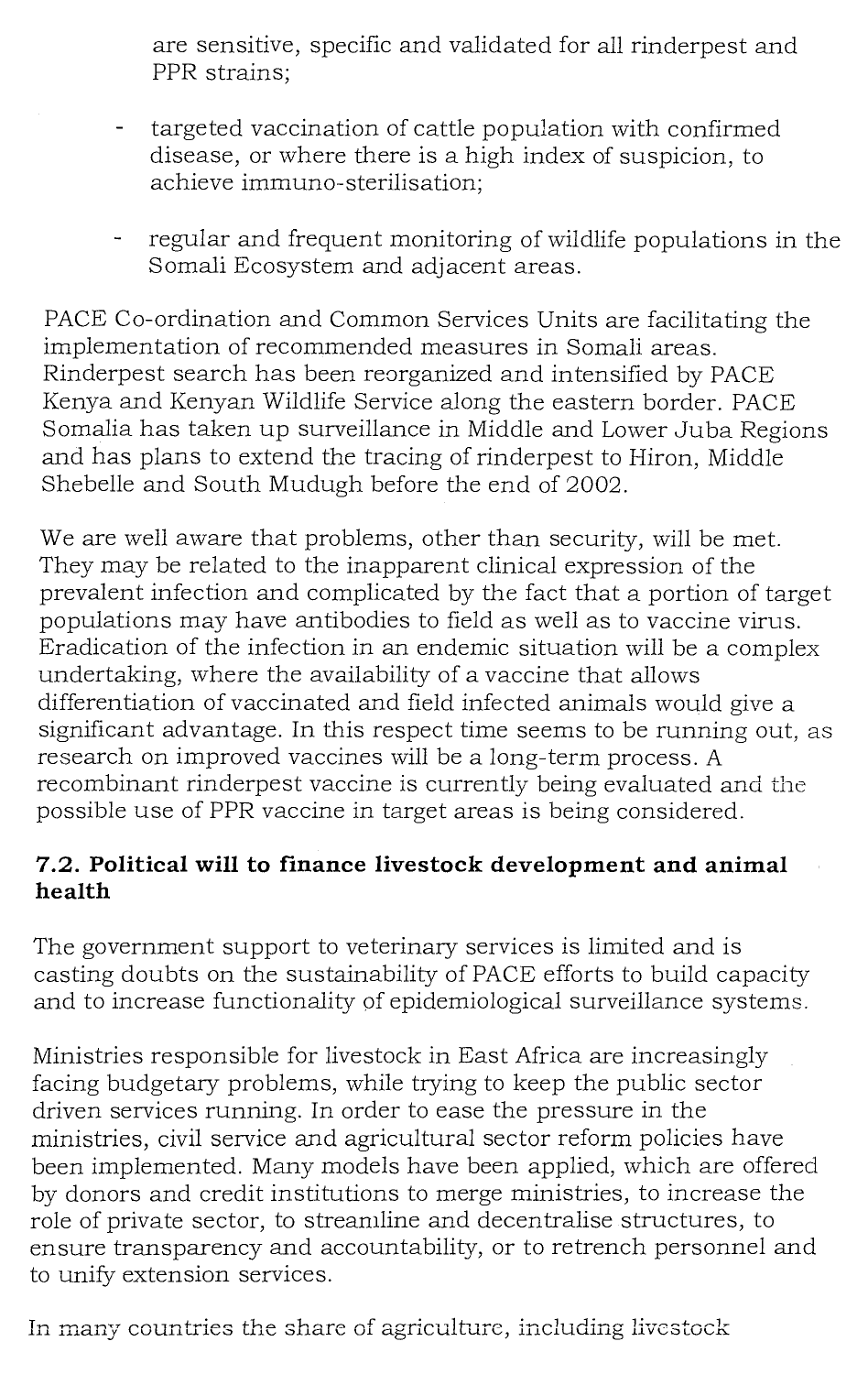shows that, although countries relay on rural population, governments are not committed to support the sector and funding remains inadequate.

Chances to sustain structures, which are being developed by PACE, will remain limited, unless governments are seeing and understanding concrete benefits in return. Reference to poverty alleviation and increased productivity is not good enough to increase budgetary allocations; they are key words of donors. To open livestock markets, which are export oriented, would certainly draw the attention of governments and lead to political will to finance animal health as the basic requirement for international trade on livestock and its products.

## **7.4. PACE and public relations**

Donors and international institutions seem not to be well aware about the goals of the PACE programme. The website has improved Information transfer but penetrating messages at right moment would elevate the public standing and acceptance of the programme.

Workshops and meeting of many projects are getting ample publicity in the press and other media. Strong PR for optimal information penetration is not only for general public but specifically for institutions developing and imposing new policies, like the World Bank Group, so that they do not overwrite other projects in implementation, but understand the significance and give continuous support to all agreed efforts for the achievement of set developmental goals.

This applies also for the possible  $2<sup>nd</sup>$  phase of the programme. Lobbying for the continuation in an appropriate design should start well before the end of current supporting period, so that continuation can be guaranteed without often detrimental disruption of assistance.

### **7.5. Wildlife surveillance**

Susceptible wildlife species are being investigated, because of their role as serological and clinical indicators for the presence/absence of rinderpest field virus. Sample collection from selected wild animal species requires special knowledge and experience, and is relatively expensive. Material collected should be, therefore, stored in an appropriate manner in serum banks for other subsequent present or future investigations, in order to reach an optimal cost/benefit ratio. Aliquots of Wildlife samples should go to national serum banks for safekeeping, following the guidelines of good laboratory practice.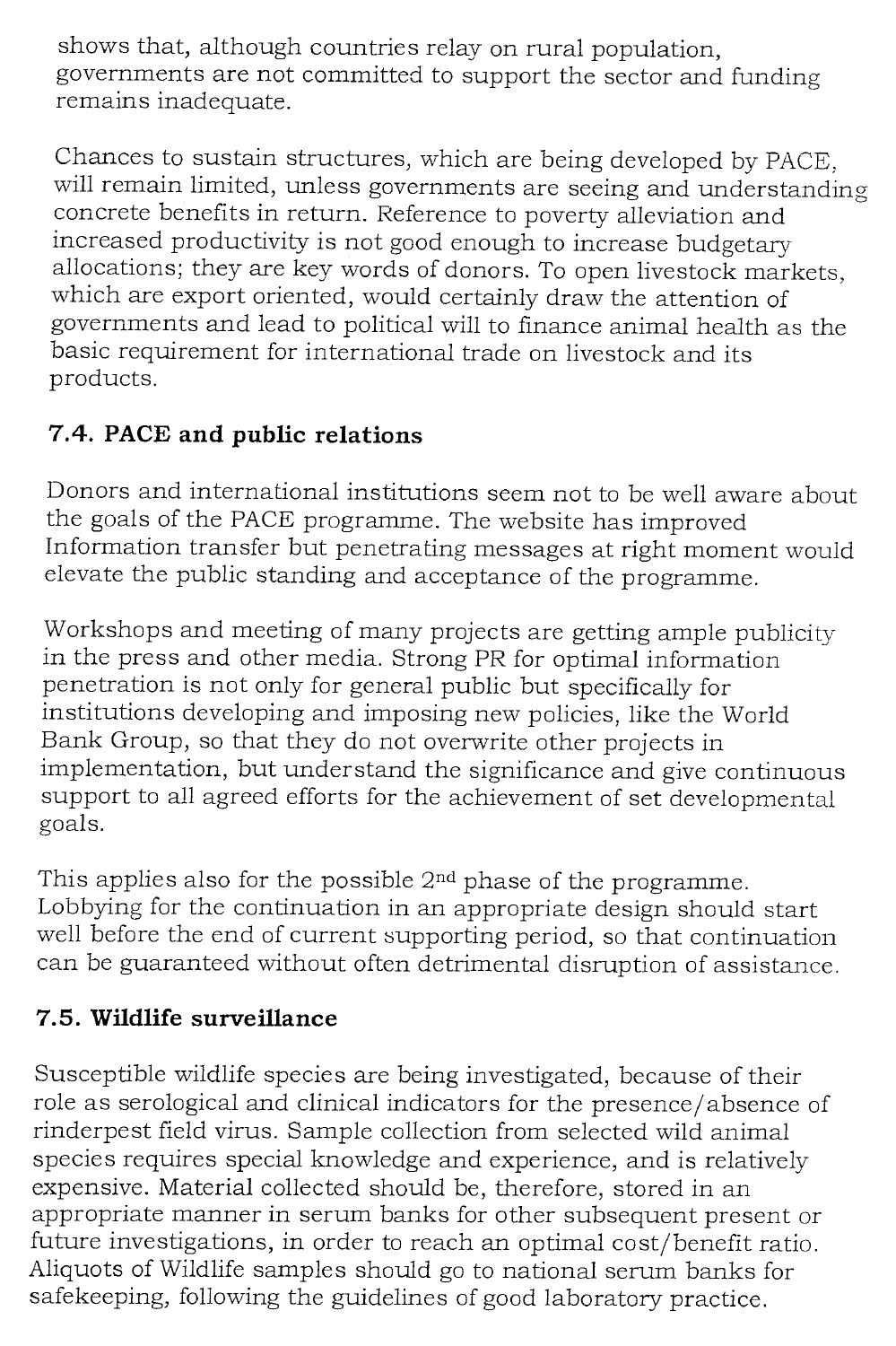#### **8.6. Team spirit**

Technical personnel of PACE Co-ordination and Common Services leave the impression of fully immersed workforce performing under certain degree of stress. There is limited interaction between experts outside of formal gatherings. Consequently the team spirit is suboptimal with low feeling of "corporate identity".

Small workshops and frequent meetings of short duration outside the office environment would help individuals from different units to become part of common planning and make everybody to identify themselves with all set procedures. This promotes unity and would contribute significantly to the development of team-spirit.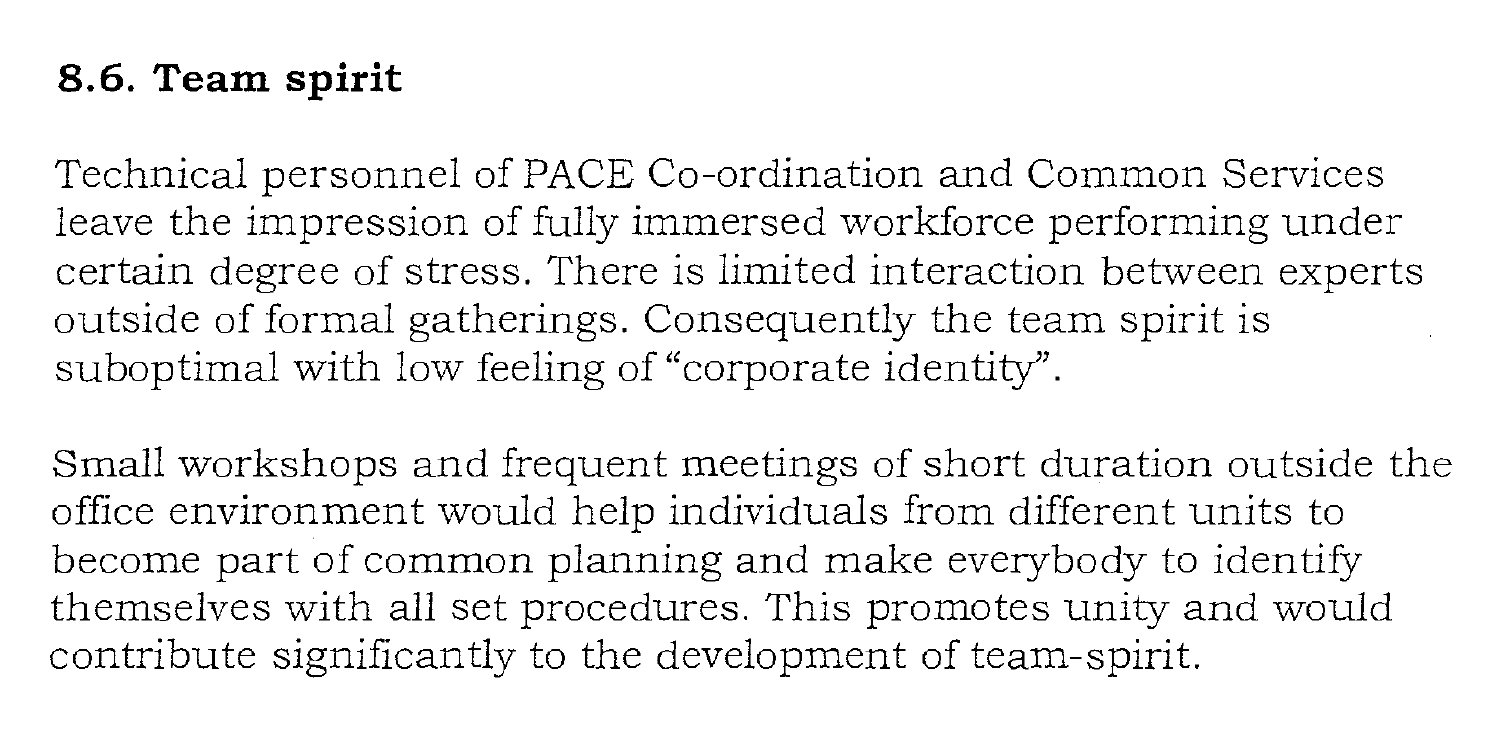**Appendix 1: Terms of Reference for the East African Epidemiologist** 

 $\pm$ 

 $\parallel$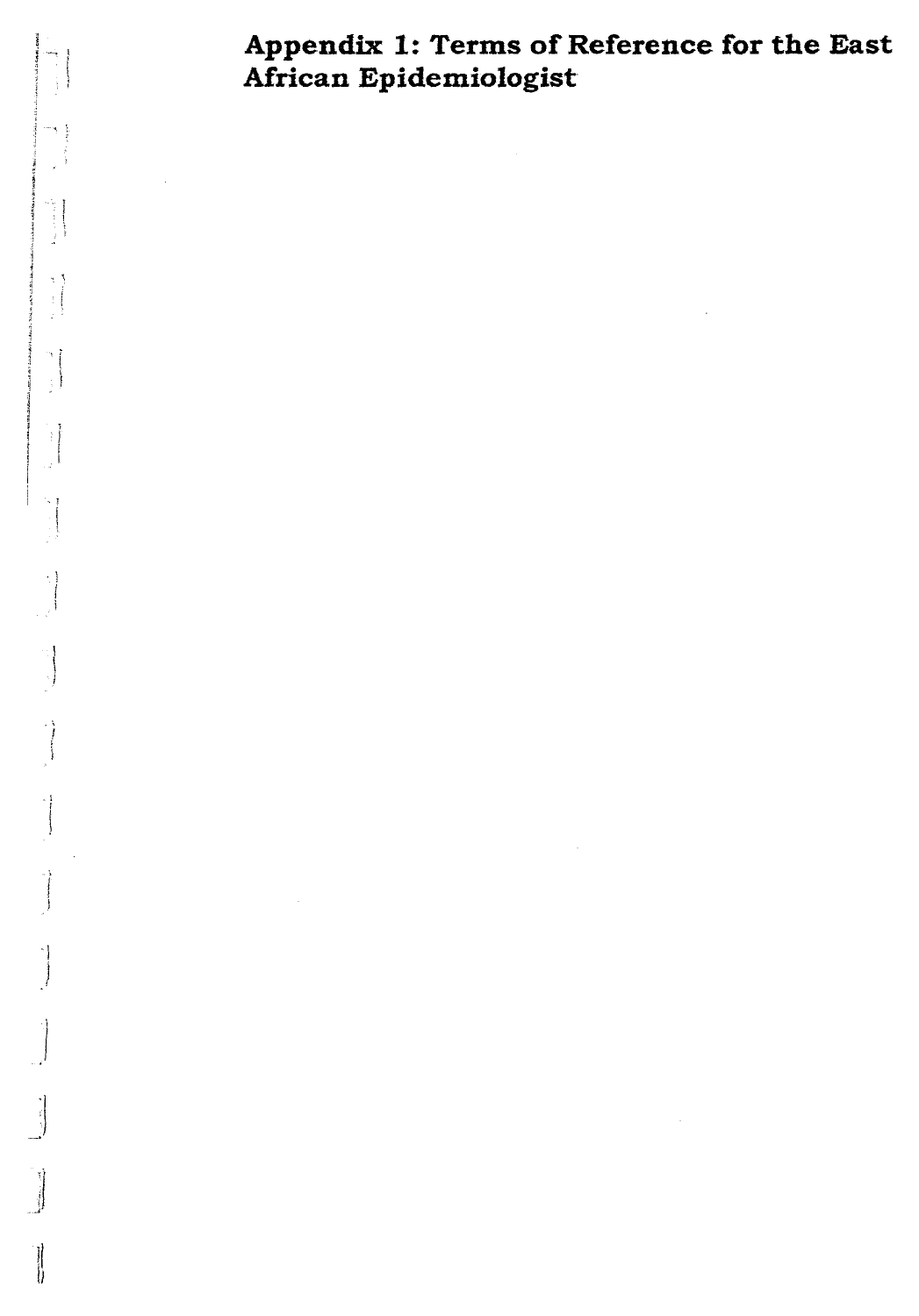### 4. Terms of reference for the East Africa Epidemiologist

#### 4.1 The post

The East Africa Epidemiologist will be based in the offices of the OAU/IBAR in Nairobi. He/she will work with staff of the PACE Programme in Burundi, Djibouti, Eritrea, Ethiopia, Kenya, Rwanda, Somalia, Sudan, Tanzania and Uganda. In Sudan he/she will work closely with the PACE Programme's Epidemiologist for Central Africa.

The incumbent will work under the auspices of the Director OAU/TRAR. He/she will report on all technical and administrative matters and activities to the PACE Programme Co-ordinator, through the Main Epidemiologist.

His/her work programmes will be approved by the PACE Programme Co-ordinator and will be formulated as an integral part of the Programme Co-ordination Unit's annual work plan. This will entail full participation in the PACE Programme's planning, monitoring, reporting and administrative procedures.

#### **4.1.3.1 4.2 Outputs to be achieved by the East Africa Epidemiologist**

Sustainable animal epidemiological services\* in the East African PACE countries are harmonized and a functional network is in place by the end of 2003 (Year 4 of the PACE Programme).

(\* — including survey/surveillance methods, data management, reporting, diagnostics and follow-up)

- An appropriate system is in place and managed by the East African countries to provide up to date information on epizootics in the zone by the end of 2003 (Year 4 of the PACE Programme).
- Responsibilities for day to day epidemiological surveillance activities of the PACE Programme are handed over to the National counterparts by the end of 2003 (Year 4 of the PACE Programme).
- The PACE member countries in East Africa produce and share up to date information on the major epizootics occurring in their zone.
- The epidemiological activities of all actors/stakeholders in the countries of East Africa are coordinated effectively from the end of 2002 (Year 3 of the PACE Programme) onwards.

#### 4.3 Duties and activities

The East Africa Epidemiologist will be responsible for the development and maintenance of enidemic curreillance of rindernest and other enizootic diseases in the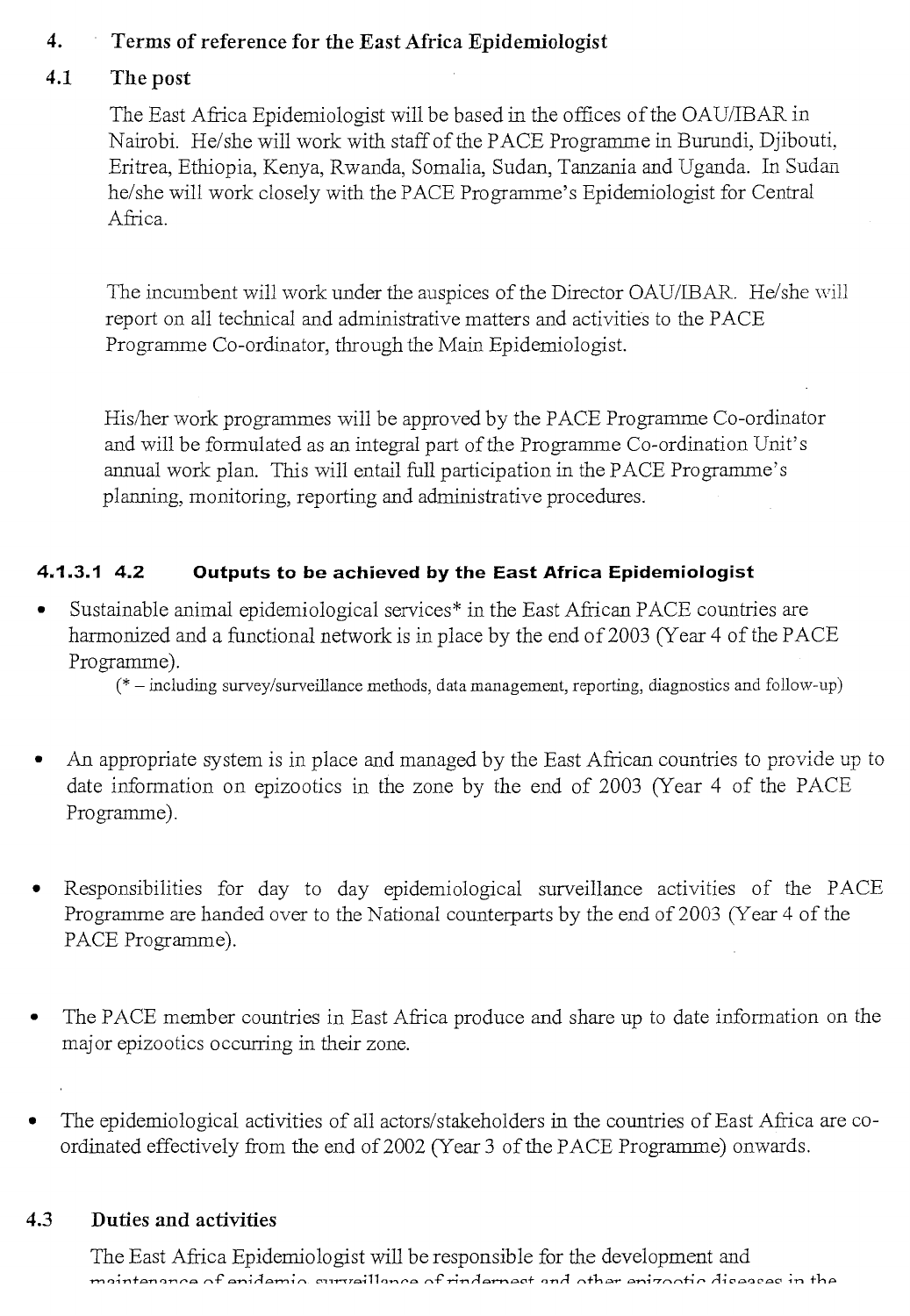prevalence of antibody-positive cattle and wild animals, as appropriate;

i

 $\begin{array}{c} \begin{array}{c} \begin{array}{c} \begin{array}{c} \end{array} \\ \begin{array}{c} \end{array} \end{array} \\ \begin{array}{c} \end{array} \end{array} \end{array}$ 

 $\begin{bmatrix} 1 \\ 1 \\ 1 \end{bmatrix}$ 

 $\left\{ \begin{array}{c} 1 \\ 1 \end{array} \right\}$ 

- 4.3.10 *provide appropriate training and coaching* for the PACE Programme's Counterparts; [training will include the clinical recognition of rinderpest, correct disease reporting procedures, correct specimen collection, storage and dispatch, to all levels of animal health worker working within the cordon-sanitaire and its environs.]
- 4.3.11 *supervise and provide support for the region's laboratories* that form part of the diagnostic network that was established during the PARC Programme, and report to the Main Epidemiologist;
- 4.3.12 *provide immediate advice and assistance in the event of a suspected outbreak of rinderpest in East Africa;*
- 4.3.13 *provide accurate and appropriate information* to the PACE Programme Coordinator and other members of the PACE Programme's technical staff on such subjects as the current status and implications of epidemic diseases of livestock; including rinderpest, in East Africa;
- 4.3.14 *prepare quarterly, annual, mission and other reports* in the PACE Programme's approved format [all reports shall be submitted to the PACE Programme Co-ordinator for his comment and approval before they are circulated: only the PACE Programme Co-ordinator shall circulate reports];
- *4.3.15 write scientific papers,* as appropriate, to be published through the PACE Programme and the OAU/IBAR; and,
- *4.3.16 perform other duties* that may be assigned by the PACE Programme Co-ordinator that are consistent with the objectives of the Programme.

### **5 4.4 Qualifications and qualities required**

- 4.4.1 University degree in veterinary science from a recognised university, with appropriate postgraduate training in infectious diseases.
- 4.4.2 At least 10 years postgraduate field experience in Africa in the control of epidemic diseases of livestock.
- 4.4.3 Extensive experience of organising and conducting animal disease surveys and surveillance.

 $\Delta\Delta\Delta$  Proven ability to direct and motivate professional and technical teams in the field and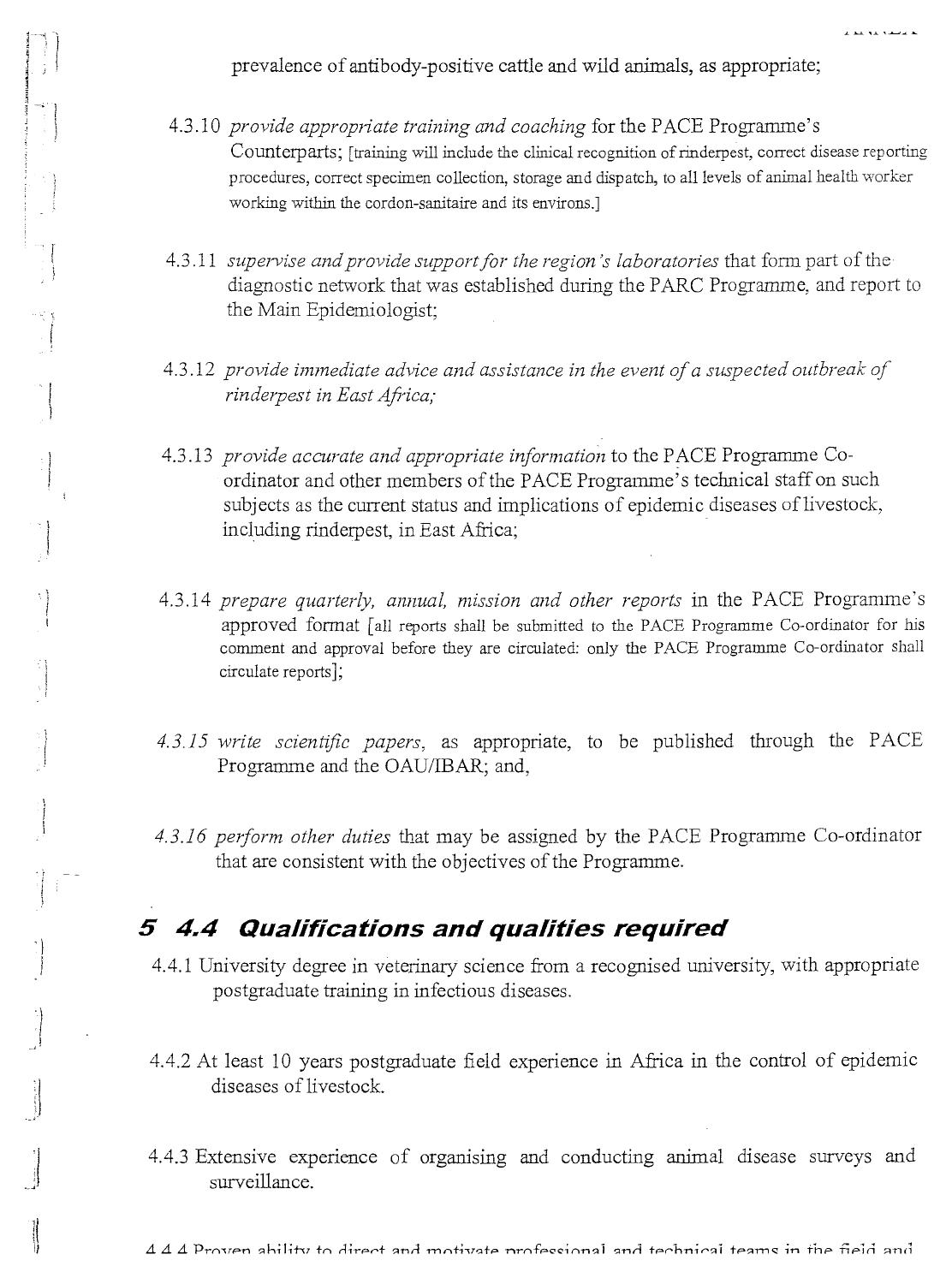PACE member countries of East Africa. He/she will oversee vaccination campaigns related to the PACE Programme and will assist the establishment of intensive disease surveillance. He/she will be responsible for the overall planning and management of epidemiological activities in East Africa. He/she will:

- 4.3.1 *provide regional assistance* in East Africa;
- 4.3.2 *co-ordinate and harmonize vaccination, disease surveillance and sanitary procedures*  in the PACE member countries of East Africa, through agreed common operating procedures and regular cross-border meetings of relevant veterinary staff (government, private and NGO-based);
- 4.3.3 *advise and assist with improved vaccine delivery* (by government, private or NGO staff employing conventional and community based approaches plus thermostable vaccine) to achieve high levels of herd immunity;
- 4.3.4 encourage the use of permanent visible marking systems for vaccinated cattle in the appropriate zones, and assist with improving cost recovery for vaccination where this is appropriate;
- 4.3.5 *continually monitor the movement of cattle* across borders to develop an accurate overview and to have up to date information on their location;
- 4.3.6 *establish close contact with farmers groups* and their representatives, and with influential leaders of public opinion so that the livestock owners will be made aware of the PACE Programme (related to the surveillance and eradication of rinderpest and other epizootics, as appropriate) and of the need to report any suspicious clinical signs to animal health staff;
- 4.3.7 *promote the development and routine use of national systems of disease surveillance*  designed to detect clinical rinderpest and other major epizootic diseases [This will include routine "passive" reporting to all available animal health services providers (government and private veterinarians, NGOs, CBAHWs etc.) of all suspect cases, supported by routine purposive surveillance of high risk cattle populations at markets, border crossings, stock routes etc. Random surveys for clinical disease will reduce the spread of diseases through an unsuspected route and will assist in preparing for eventual declarations of freedom from rinderpest and other diseases.]
- 4.3.8 *facilitate and assist in follow-up investigations* of all suspect cases of rinderpest, including the submission of appropriate samples to national, regional and/or world reference laboratories;
- 4.3.9 *advise on and assist with routine random serological monitoring* to assess the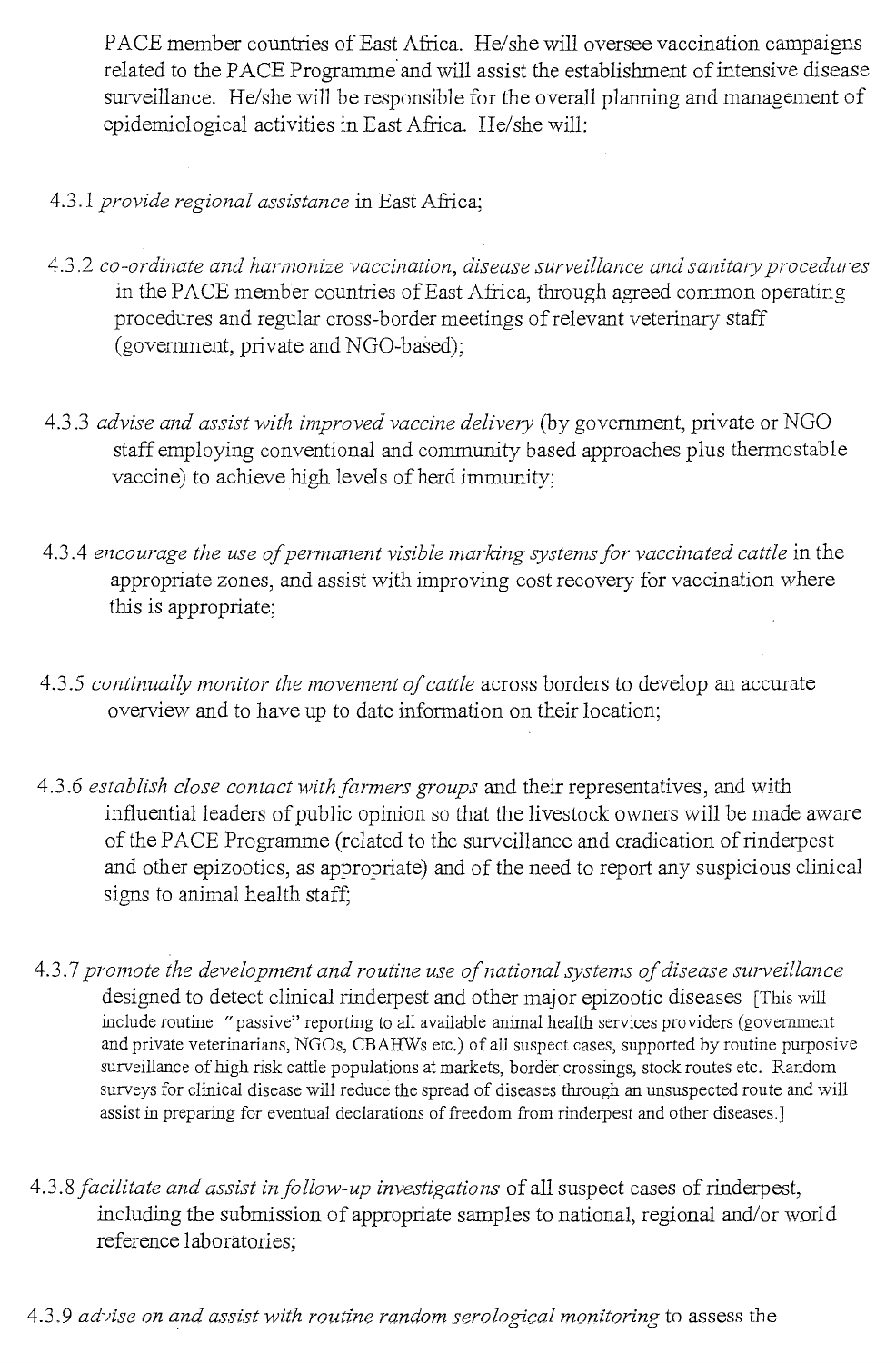in the laboratory *(appropriate leadership qualities and experience).* 

4.4.5 Fluency in English with a sound working knowledge of French.

- 4.4.6 Ability to communicate and work effectively and efficiently with people of different nationalities and cultures at all levels (fanners, technical personnel and political leaders) *(communication skills).*
- 4.4.7 Good knowledge of the current epidemic diseases to be covered by the PACE Programme would provide a distinct advantage.

4.4.8 Willingness to travel and work in remote, undeveloped rural areas.

4.4.9 Possession of *computer skills* including word processing and databases.

4.4.10 Report writing and presentation skills.

 $\begin{bmatrix} 1 \\ 1 \\ 1 \end{bmatrix}$ 

 $-14$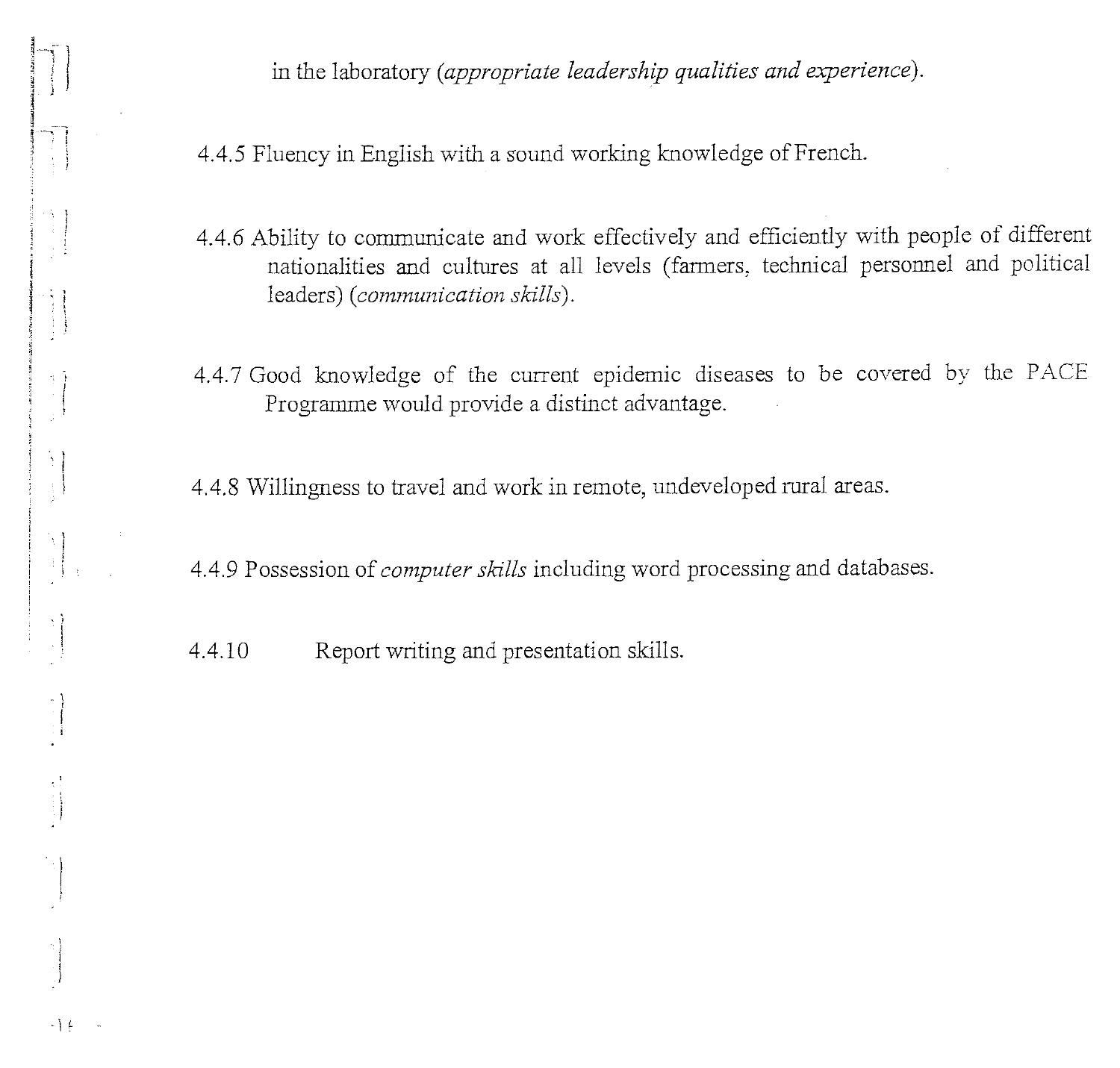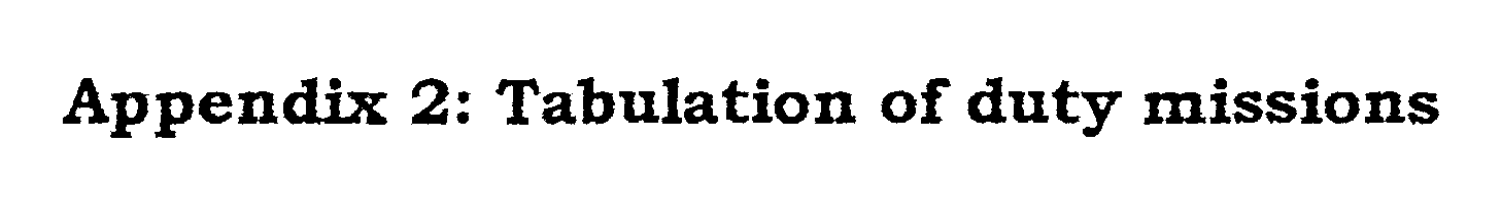## Duty Mission Diary I

#### Period covered: from 20/06/2000 to 31/12/2001

| No. | First day            | last day | departure        | destination   | Nb. days                | <b>Mission purpose</b>         |
|-----|----------------------|----------|------------------|---------------|-------------------------|--------------------------------|
|     |                      |          |                  |               | diary                   |                                |
|     |                      |          |                  |               | EZ.                     |                                |
| 1   | 03/07/00             | 04/07/00 | Nairobi.         | Loliondo      | $\mathbf{2}$            | Outbreak investigation         |
| 2   | 19/07/00             | 21/07/00 | l Nairobi        | Hola          | 3                       | RP vaccination assessment      |
| 3   | 25/07/00             | 27/07/00 | Nairobi          | Entebbe       | $\overline{\mathbf{2}}$ | PACE proposal review           |
| 4   | 28/07/00             | 29/07/00 | Nairobi          | Mombasa       | $\overline{c}$          | Interview with contractor      |
| 5   | 01/08/00             | 03/08/00 | Nairobi          | Dar es Salaam | 3                       | PACE proposal review           |
| 6   | 08/08/00             | 11/08/00 | Nairobi          | Taita Taveta  | 4                       | Surveillance                   |
| 7   | 15/08/00             | 19/08/00 | Nairobi          | Khartoum      | 4                       | PACE proposal review           |
| 8   | 29/08/00             | 02/09/00 | Nairobi          | Entebbe       | 5                       | Investigation & PACE propos.   |
| 9   | 02/10/00             | 07/10/00 | Nairobi          | Machakos      | 6                       | Workshop of PCU                |
| 10  | 06/11/00             | 08/11/00 | Nairobi          | Garissa       | 3                       | RP survey follow-up            |
| 11  | 15/11/00             | 17/11/00 | l Nairobi        | Lokichogio    | 3                       | CAHWs Coordin Meeting          |
| 12  | 03/12/00             | 05/12/00 | Nairobi          | Entebbe       | 3                       | Steering Committee of PARC     |
| 13  | 30/01/01             | 02/02/01 | Nairobi          | Khartoum      | 4                       | North/South Coordin. Meeting   |
| 14  | 03/02/01             | 05/02/01 |                  | Kenya         | 3                       |                                |
| 15  | 20/03/01             | 31/03/01 | l Nairobi        | Tepi/Ethiopia | 12                      | Aerial survey in West Ethiopia |
| 16  | 22/04/01             | 28/04/01 | Nairobi          | Dar es Salaam | 7                       | PACE Workshop Bagamoyo         |
| 17  | 21/05/01             | 24/05/01 | Nairobi          | Mbale/Uganda  | 4                       | Karamoja Cluster Workshop      |
| 18  | 29/05/01             | 01/06/01 | l Nairobi        | Khartoum      | 3                       | Co-ordination Meeting          |
| 19  | 07/06/01             | 10/06/01 | Nairobi          | Khartoum      | 3                       | Field work preparation         |
| 20  | 20/06/01             | 22/06/01 | Mairobi          | Pibor/S Sudan | 8                       | Field investigation            |
| 21  | 09/07/01             | 12/07/01 | Nairobi          | Garissa       | 3                       | Somalia Workshop               |
| 22  | 28/08/01             | 01/09/01 | l Nairobi        | Entebbe       | 4                       | EA Co-ordination Meeting       |
| 23  | 18/10/01             | 21/10/01 | Nairobi          | Lokichogio    | 3                       | <b>FAO-OLS Meeting</b>         |
| 24  | 22/11/01             |          | 30/11/01 Nairobi | Khartoum      | 8                       | Tripartite meeting             |
| 25  | 07/12/01             |          | 08/12/01 Nairobi | Nakuru        | 1                       | Pace Kenya sensitization       |
|     |                      |          |                  |               |                         |                                |
|     | Total 06/00 to 12/01 |          |                  |               | 103                     |                                |
|     |                      |          |                  |               |                         |                                |

 $\sim 10^7$ 

Sun Sun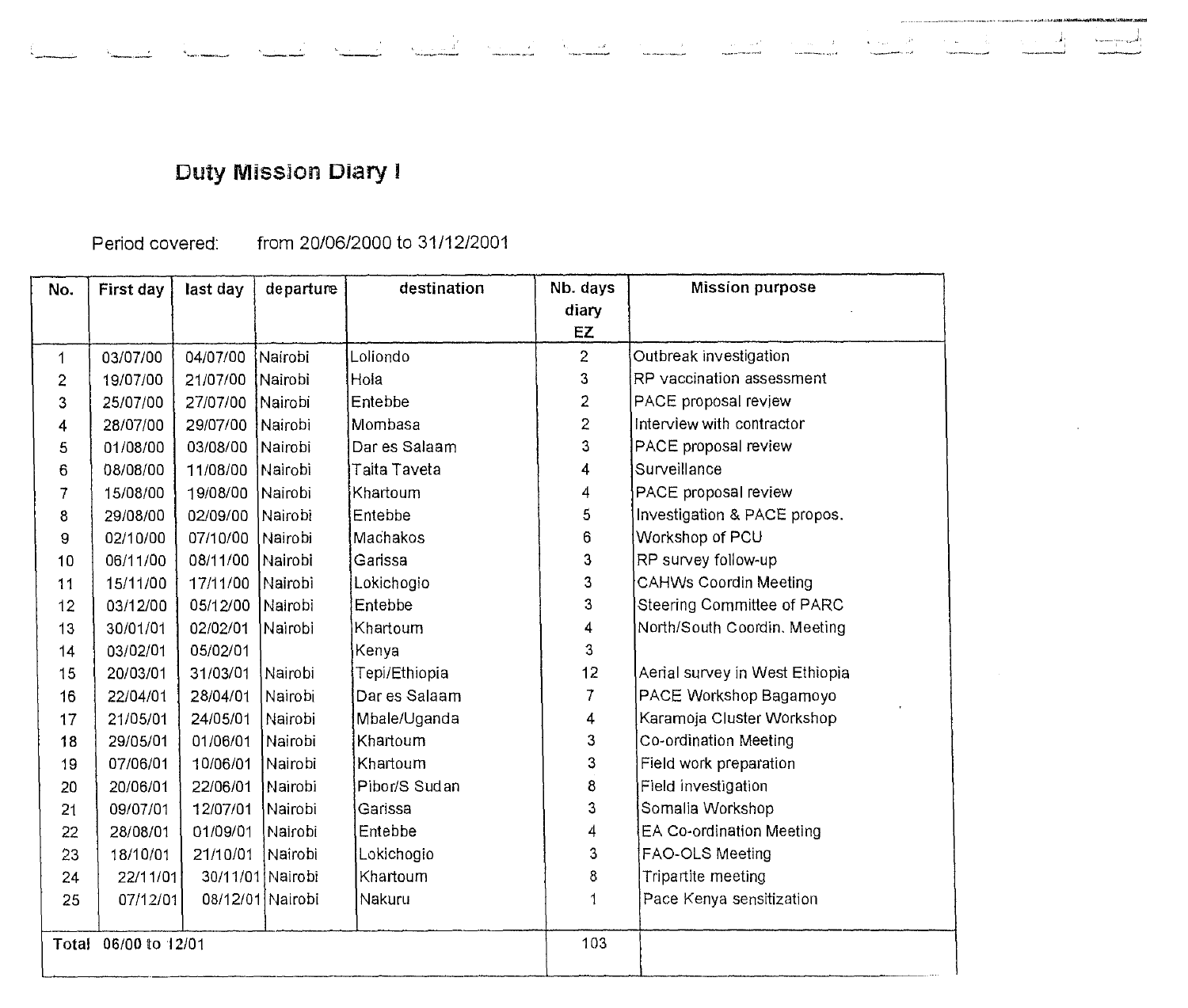# Duty Mission Diary H:

Period covered: from 01/01/2002 to 30/11/2002

| No.   | $N^{\circ}$<br>2002 | First day                      | last day         | departure      | destination   | Nb. days<br>diary<br><b>EZ</b> | <b>Mission purpose</b>     |
|-------|---------------------|--------------------------------|------------------|----------------|---------------|--------------------------------|----------------------------|
|       |                     |                                |                  |                |               |                                |                            |
|       |                     | sub-total 20/06/00 to 31/12/01 |                  |                |               | 103                            |                            |
| 26    | 1                   | 21/01/02                       | 25/01/02         | Nairobi        | Madogashi     | 5                              | Rinderpest search          |
| 27    | $\overline{2}$      | 29/01/02                       | 31/01/02         | Nairobi        | Baidoia       | 4                              | PACE Somalia launch        |
|       |                     | 01/02/02                       | 01/02/02         | Nairobi        | Baidoia       |                                | PACE Somalia launch        |
| 28    | 3                   | 04/02/02                       | 06/02/02         | Nairobi        | Entebbe       | 3                              | <b>Steering Committee</b>  |
| 29    | 4                   | 09/02/02                       | 15/02/02         | Nairobi        | Narus         | 6                              | Sudan field co-ordin.      |
| 30    | 5                   | 26/02/02                       | 28/02/02         | Nairobi        | Boka Meru     | 3                              | Rinderpest search          |
| 30    | 5                   | 01/03/02                       | 06/03/02         | Nairobi        | Isiolo        | 6                              | (above continuing)         |
| 31    | 6                   | 20/04/02                       | 25/04/02         | Nairobi        | Khartoum      | 6                              | Co-ordin. Meeting          |
| 32    | 7                   | 26/05/02                       | 28/05/02         | Nairobi        | Isiolo        | $\overline{c}$                 | Sensitization of CAHWs     |
| 33    |                     | 30/05/02                       | 31/05/02         | Nairobi        | Laikipia      | $\overline{2}$                 | Rinderpest search          |
|       |                     | 01/06/02                       | 07/06/02         | Nairobi        | Laikipia      | 6                              | Rinderpest search          |
| 34    | 8                   | 22/06/02                       | 30/06/02         | ∣Nairobi       | Cotonou       | 8                              | PACE Co-ordin. Meeting     |
| 35    | 9                   | 29/08/02                       | 30/08/02         | <b>Nairobi</b> | Dar es Salaam | 1                              | <b>Technical Committee</b> |
| 36    | 10                  | 05/10/02                       | 07/10/02 Nairobi |                | Hargeisa      | $\overline{2}$                 | Sheikh Veterin, School     |
| 37    | 11                  | 13/10/02                       | 16/10/02 Nairobi |                | ljara         | 3                              | Mid-term review site visit |
| 38    | 12                  | 19/10/02                       | 22/10/02 Nairobi |                | Rumuruti      | 3                              | Rinderpest rumour          |
| 39    | 13                  | 25/10/02                       | 26/10/02 Nairobi |                | Rumuruti      |                                | RP sample collection       |
|       |                     |                                |                  |                |               |                                |                            |
| Total |                     | 01/02 to 12/02                 |                  |                |               | 62                             |                            |
| Total | 06/00 to 12/02      |                                |                  |                |               | 165                            |                            |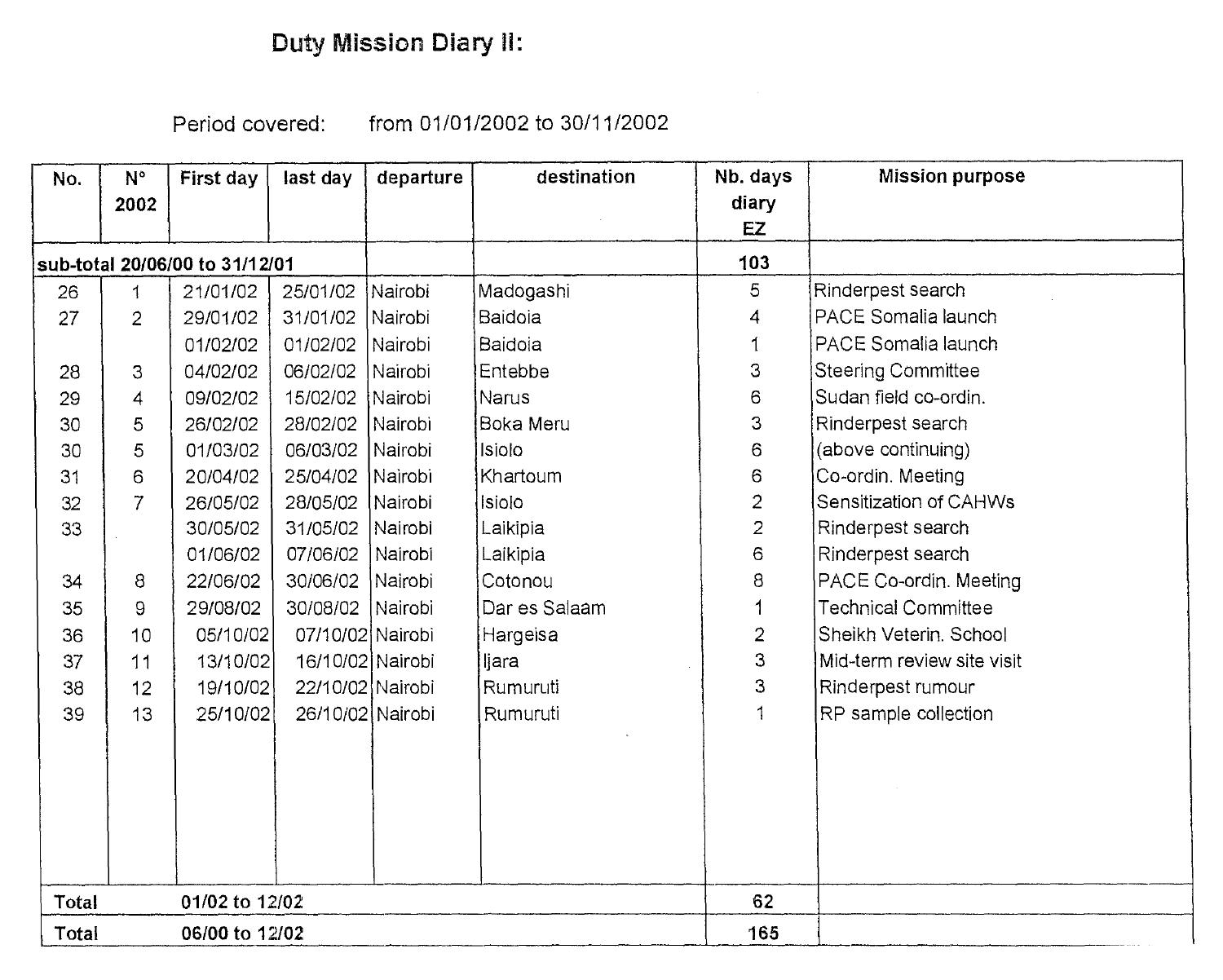# **Appendix 3: Procurement**

 $-\frac{1}{2}$ 

**CONTRACTOR**